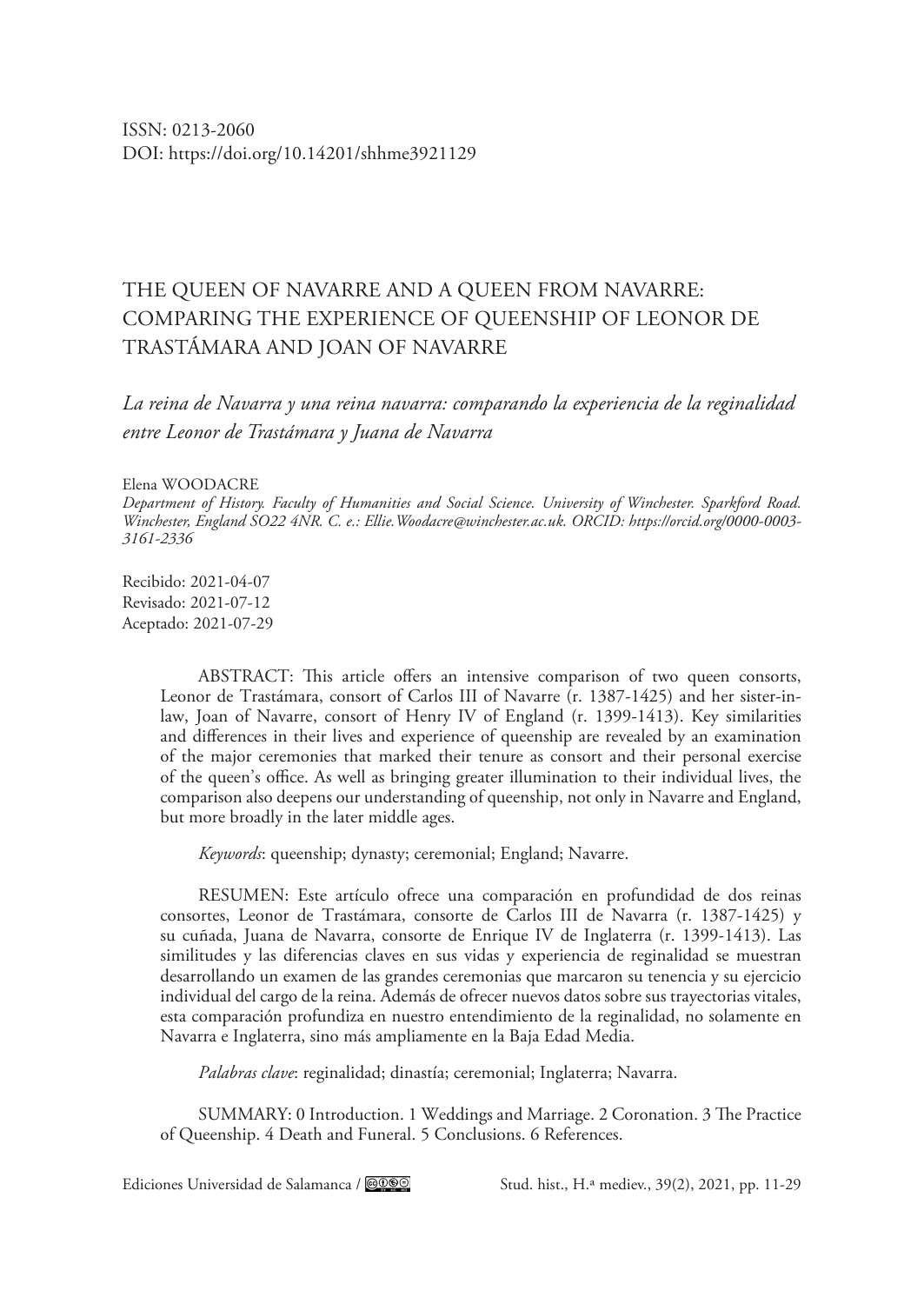# 0 Introduction

Leonor de Trastámara and Joan of Navarre shared a common bond through their relationship to Carlos III of Navarre — Leonor was his wife of forty years while Joan was his younger sister. While they were sisters-in-law and thus closely related through marriage, it is not certain that the two women ever met — by the time that Leonor finally came to Navarre from Castile at the outset of Carlos III's reign in 1387, Joan had just left the realm to make her first marriage to Jean IV, Duke of Brittany. Later, after she was widowed in 1399, Joan moved even further away from her homeland when she made a second marriage to Henry IV of England that made her a queen consort, like her sister-in-law, Leonor. While Joan kept up communication and connection with her Navarrese family after she left Iberia through various means, there is no secure evidence of definitive contact between herself and Leonor specifically such as surviving letters or evidence of gift exchange. Given the lack of personal connection between these two women, a comparative study of their lives and experience of queenship might appear to be an artificial one or nearly random juxtaposition of two contemporary women. Yet while Leonor and Joan experienced queenship in two very different settings and circumstances, these two women's lives have some interesting parallels and points of divergence that, when brought together for comparison, further illuminate the queen's role in the later middle ages. They are also two women whose lives lives have been understudied in comparison to other queens of this era such as Joan's other sisters-in-law Catalina and Philippa of Lancaster, the queens of Castile and Portugal respectively. This study will not only bring greater focus to their lives but also make comparisons in their personal experience, demonstrating both continuity and difference between the practices of the English royal court and that of Joan's Iberian homeland. Particular focus will be given to Joan and Leonor's experience of marriage and motherhood, two central elements of queenship, their exercise of the queen's office and impact on their marital courts as well as the major ceremonies which marked key moments in their lives and underlined their position as queen consort from their weddings through to their funeral and burial alongside their husbands.

# 1 Weddings and Marriage

It is perhaps in the area of both women's weddings and experience of marriage that we can see the most divergence in their experience. As noted previously, Joan was married (and widowed) twice: her first marriage to Jean IV of Brittany lasted from 1386-1399 and her second marriage to Henry IV of England was ten years long, from 1403-1413. Both Joan's first marriage and Leonor's union with Carlos III had been orchestrated by Carlos II with Navarre's situation during a complex and ever-shifting political situation first and foremost in his mind. While a lack of space prevents a detailed exploration of Carlos II's challenging and political circumstances here, a large part of his difficulties was being repeatedly mired in bad relations with his neighbours and mutual allies France and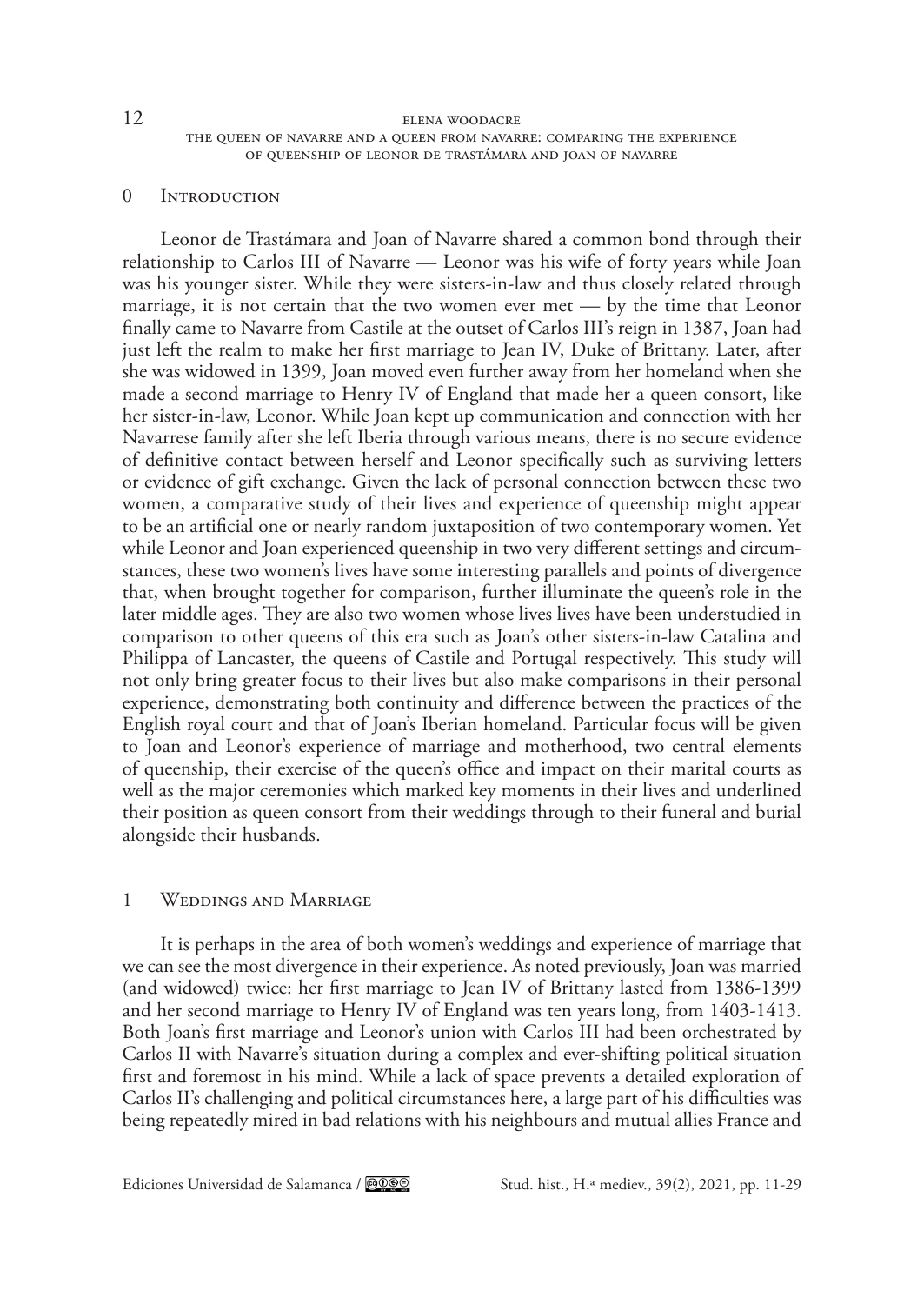### elena woodacre 13 the queen of navarre and a queen from navarre: comparing the experience of queenship of leonor de trastámara and joan of navarre

Castile<sup>1</sup>. This was due in part to his own attempts to claim the French throne as a direct descendant of the Capetian king, Louis X and his tendency to lean towards alliance with the English, who were France's great enemy in the Hundred Years War. Moreover, the English also posed a threat to Enrique II, the first Trastámara king through the rival claim of the English Duke of Lancaster, John of Gaunt, who had married the infanta Constanza, heiress of the dethroned Pedro I. Carlos II's seizure of the cities of Vitoria and Logroño in 1368 was another point of tension between Navarre and its Castilian neighbours.

Leonor's marriage to Carlos II's son and heir came as part of her father Enrique II of Castile's manoeuvring to solidify his position in the Iberian Peninsula through a series of treaties and weddings with his neighbours in the mid 1370s<sup>2</sup>. First Enrique sought to press his advantage over Portugal after a successful campaign in 1372-3 through a marriage between his brother Sancho and King Fernando's sister Beatriz. Then Enrique turned his attention to Navarre and Aragon. The power of Castile's army and its success against the Portuguese may have convinced Carlos II to agree to Enrique's demands that Vitoria and Logroño be returned and attempt to restore amity between them through a pledge to marry his heir to Enrique's daughter Leonor<sup>3</sup>. Having neutralized two potential allies of the Duke of Lancaster in Fernando of Portugal and Carlos II, a final piece in the puzzle was securing the king of Aragon who eventually abandoned John of Gaunt in autumn 1373<sup>4</sup>. Enrique and Pedro IV of Aragon eventually signed the Peace of Almazán in April 1375 which led to a double wedding the following month in Soria of Leonor and Carlos and Leonor's brother Juan to the Aragonese infanta Leonor<sup>5</sup>.

Yet the marriage of Leonor and Carlos did not ensure long-term peace and friendship between Navarre and Castile. Indeed, the couple spent several years apart in the early years of their marriage as the young groom was taken as a hostage by France in 1378 during a trip to negotiate on his father's behalf when Navarre was accused of attempting to ally with England and held for over three years<sup>6</sup>. Matters deteriorated further to the point where Castile invaded Navarre forcing Carlos II's to sign the humiliating Treaty of Briones in 1379, resulting in the seizure of most of his territories in France itself and many strategic castles in Navarre7 . Carlos II's difficulties with France and Castile,

<sup>1</sup> For more on Carlos II's life and political career, the most recent biography of Carlos II is Sánchez<br>Aranaz, Fernando. *Carlos II de Navarra: El rey que pudo dominar Europa*. Pamplona: Editorial Mintzoa, 2021.

<sup>2</sup> Lacarra, José María. Historia política del Reino de Navarra desde sus orígenes hasta su incorporación a *Castilla*. Pamplona: Editorial Aranzadi, 1973, vol. 3, pp. 117-119.

<sup>3</sup> Flood, Timothy M. *Rulers and Realms in Medieval Iberia, 711-1492*. Jefferson NC: McFarland, 2019, p. 169.

<sup>4</sup> Sumption, Jonathan. *Divided Houses: The Hundred Years War III*. London: Faber and Faber, 2009, pp. 178-180.

<sup>5</sup> Lacarra, *Historia Politica,* p. 118. Narbona Cárceles, María. «Leonor de Trastámara». In Pavón, Julia (ed.). *Reinas de Navarra*. Madrid: Sílex, 2014, p. 653.

<sup>6</sup> Ongay, Nelly. «La boda de la infanta Juana con el duque bretón Juan IV (1386). Las relaciones diplomáticas con Carlos II Evreux». *Estudios de Historia*, 2018, vol. XX, p. 144. Joan's siblings Pedro and Bona were also held by France during this period.

<sup>7</sup> The Treaty of Briones 1379 forced Carlos II to be allied to France and Castile. The treaty gave the Infante of Castile the castles of Tudela, San Vicente de la Sonsierra, Estella, Viana, Lerín, Larraga, Carcar,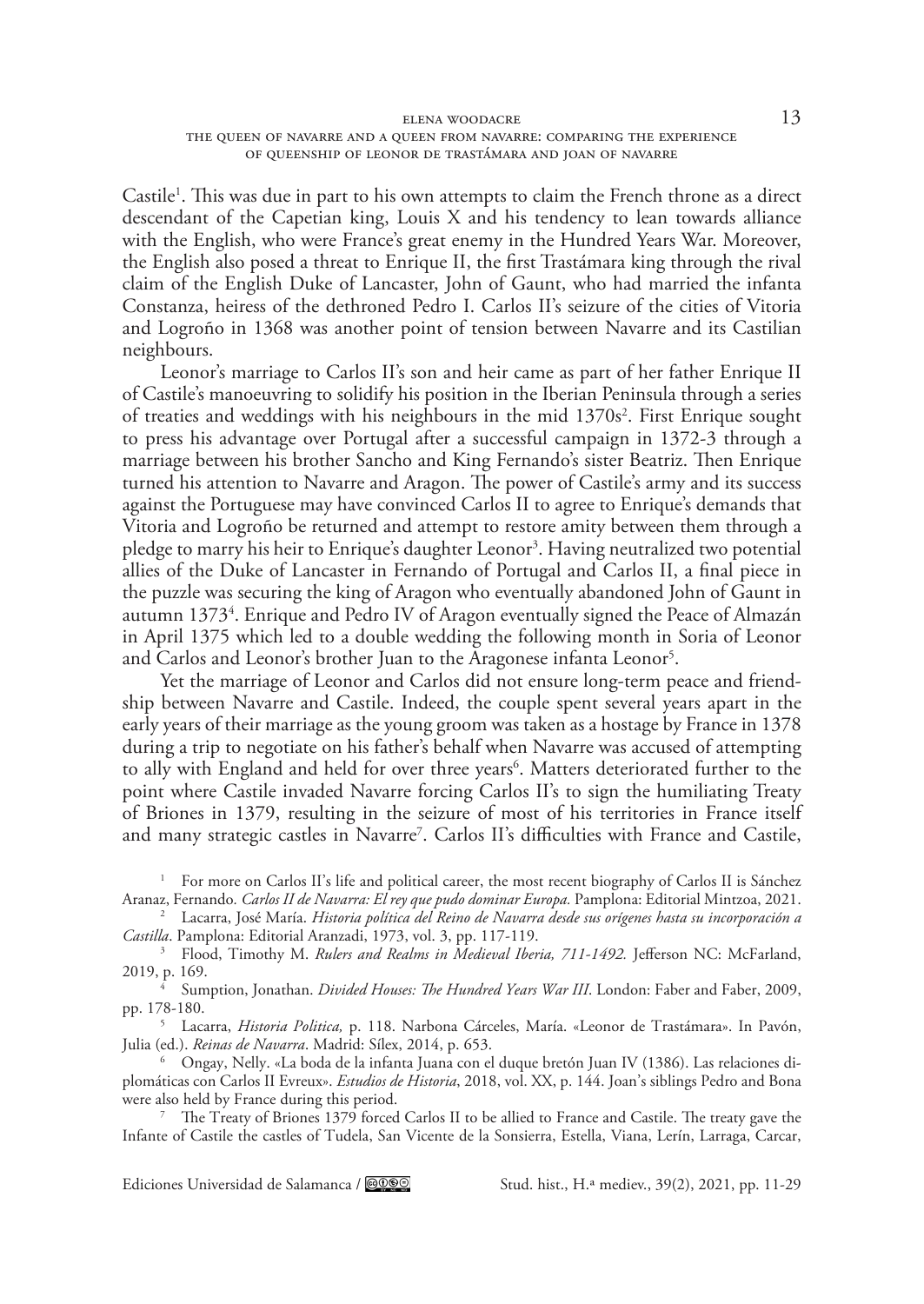which had not been improved by Leonor de Trastámara's marriage to his heir, created the context for Joan's first marriage to the duke of Brittany in 1386. Jean IV of Brittany also had a similar scenario with the French king — both Carlos and Jean lent towards the English in their political sympathies but both had been forbidden in treaties signed with the French to support the English<sup>8</sup>. However, a marriage between their respective houses was not barred and allowed them effectively to develop a deeper bond between two realms which shared a desire to support the English and prevent French control of their territories.

While Leonor's marriage and Joan's first wedding had been a product of political circumstances and attempts to forge alliances that often decides a queen's destiny, Joan's second marriage to Henry IV of England offers a completely different scenario. This time, it was not Joan's father or family who were directing the path of her life to their diplomatic and political advantage — Joan was taking the reins to decide her own future. In contrast to the diplomatic negotiations between Navarre and Brittany that had presaged her first marriage, Henry and Joan conducted their negotiations with near complete secrecy. Given the secretive nature of the discussions, it is difficult to say with complete certainty when they began — however, in the close rolls there is an entry on 7 February 1400, less than three months after the death of Jean IV for the passage of Anthony Rys and Nicholas Alderwiche «who by command of the king are sailing to the duchy of Brittany with letters on his behalf addressed to the duchess»9 . Rys was appointed as her procurator with full powers to negotiate on 15 March 1402 and stood in for her at the proxy ceremony at Eltham on 3 April<sup>10</sup>. Only after the proxy ceremony did news of the match become more widely known, triggering a very negative reaction in the Breton and French court—precisely the reason why Joan and Henry had chosen to negotiate in a more personal and private fashion rather than formally and publicly as Jean IV and Carlos II had negotiated her first match.

Joan and Henry IV's wedding took place at Winchester Cathedral in February 1403—it was a second marriage for both spouses who were both approximately 35 years old and Henry had already been king for nearly four years. In contrast, Leonor and Carlos were both teenagers when they were wed on 27 May 1375 and Carlos was the

Miranda, San Adrián, Andosilla, Azagra, Bernedo, Toro, Genevilla, Zúñiga, Zahurdi, Avalos and Sartaguda with the city of Laguardia. All of these cities had to give six hostages who had to be permanently in the castles. The cities of Pamplona, Sangüesa, Olite and Laguardia which did not have castles had a give 15, 10, 6 and 5 hostages respectively who had to live in Castile for 7 years. Twenty additional hostages, sons of the elites of the Navarrese realm had to go to Castile for security as well. See Zunzunegui, José. «El matrimonio de la infanta Juana con el duque de Bretaña: Navarra a fines del siglo xiv». *Principe de Viana*, 1943, vol. 4, no. 10, p. 53.

Jean IV of Brittany had been similarly pressured by the French into signing of the Treaty of Guérande, 4 April 1381. However, Jean sent Richard II of England a letter in 1383 to note that despite the treaty he would do nothing against the English. Ongay, «La boda», p. 148; Zunzunegui, «El matrimonio», p. 55.

<sup>9</sup> «Close Rolls, Henry IV: February 1400». In Stamp, A.E (ed.). *Calendar of Close Rolls, Henry IV: Volume 1, 1399-1402*. London; His Majesty's Stationery Office, 1927, p. 44-45. British History Online, accessed 24 June 2020, <http://www.british-history.ac.uk/cal-close-rolls/hen4/vol1/pp44-45> 10 Morice, Dom Hyacinthe. *Memoires pour servir de preuves a l'histoire ecclesiastique et civile de Bretag-*

*ne.* Paris; Charles Osmont, 1842, vol. I, col. 83-4.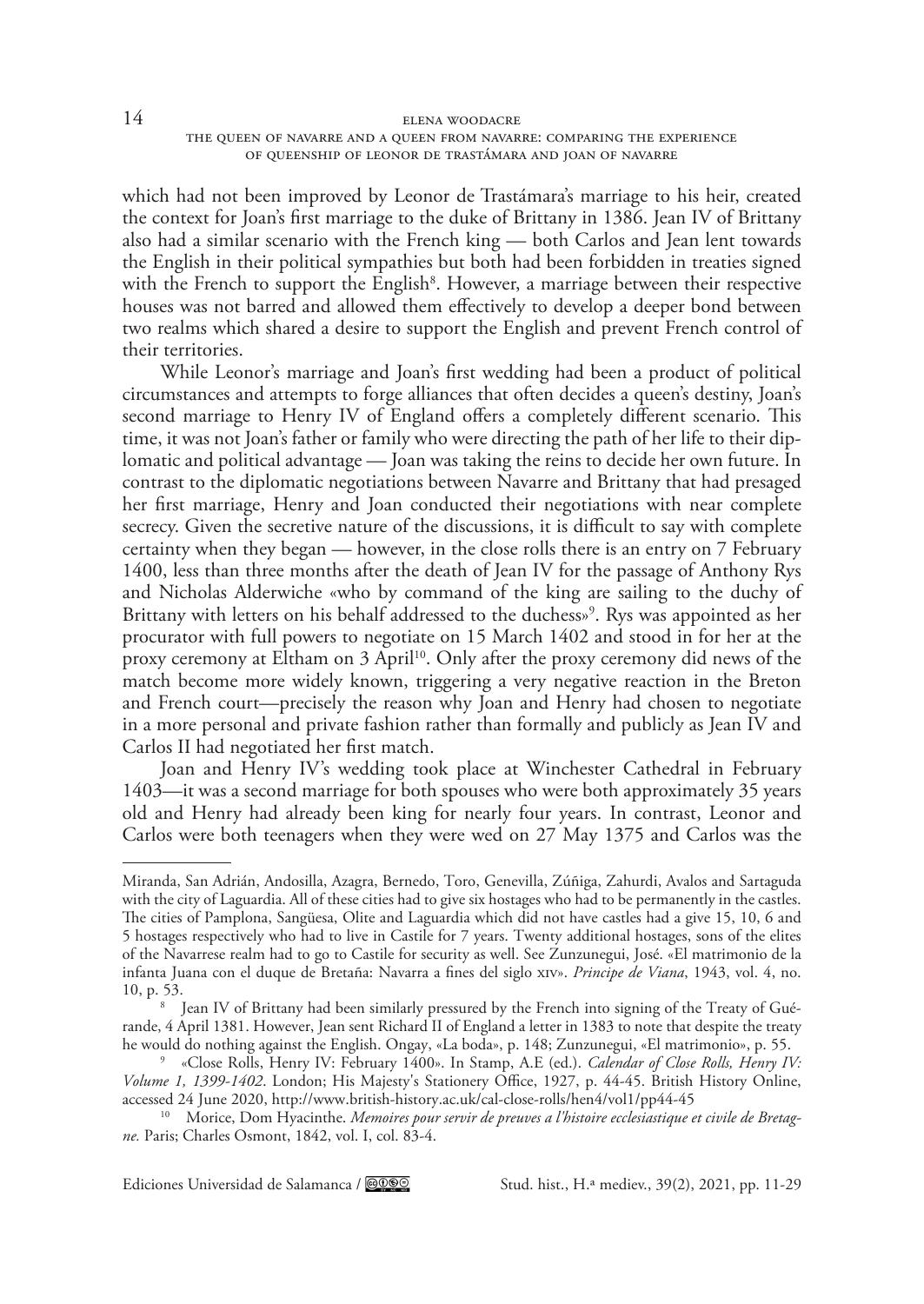#### elena woodacre 15 the queen of navarre and a queen from navarre: comparing the experience of queenship of leonor de trastámara and joan of navarre

young heir to the Navarrese throne<sup>11</sup>. Moreover, instead of Joan's journey across the English Channel for her wedding to Henry IV, Carlos came to Castile for his wedding to Leonor which took place in Soria as previously noted. These two royal marriages were very different in their personal aspect as well. Joan and Henry's marriage was harmonious and as his biographer Bryan Bevan noted «Henry, uxorious by temperament, was always faithful to Joanna [Joan] and we do not hear of any discord»<sup>12</sup>. While their marriage was a seemingly happy one, it only lasted ten years as Henry died after a long period of ill health in March 1413—Joan's first marriage to Jean IV had also been harmonious but had lasted slightly longer at thirteen years in length.

Leonor and Carlos' forty-year marriage was far longer—and far more turbulent with extensive periods of separation both due to Carlos' many journeys to France and due to a marital rupture. While there is insufficient space to discuss this fascinating situation in depth here in this comparative piece, Mercedes Gaibrois de Ballesteros summarizes it well at the end of her classic article on Leonor's life: they were married in 1375 and lived harmoniously for thirteen years until 1388 when Leonor left Navarre after a period of illness which she appeared to believe was caused by poisoning by a court doctor<sup>13</sup>. Then the royal couple were separated for approximately seven years while Leonor stubbornly remained in Castile, refusing Carlos' entreaties to return. This situation could be interpreted in a number of ways — as a purely personal dispute between husband and wife, as a means of the queen displaying agency in deciding to return to her homeland rather than remain at the Navarrese court or as Eloisa Ramírez Vaquero suggests Leonor and her daughters could even be seen as hostages in relations between Castile and Navarre<sup>14</sup>. In 1375, Leonor was effectively forced to return by her nephew Enrique III of Castile as a matter of political expediency, having received assurances from her husband that he would treat her with the greatest respect and prevent further any threats to her life. The chronicle of Pedro de Ayala notes that when the Castillian party with the queen met with Carlos III *el Rey su marido la acogió muy bien, é le plogo mucho con ella, é fizo mucha honra á todos los que con ella fueron*15- Once reunited, the birth of four further children to the couple underlined their rapprochement and they formed an effective personal and political partnership for the remaining twenty years of the queen's life until she died in  $1415^{16}$ .

<sup>11</sup> Narbona Cárceles, «Leonor de Trastámara», p. 654.<br><sup>12</sup> Bevan, Bryan. *Henry IV*. London: Rubicon Press, 1994, p. 93.

<sup>13</sup> Gaibrois de Ballesteros, Mercedes. «Leonor de Trastamara, reina de Navarra». Príncipe de Viana, 1947, vol. 26, p. 69.

<sup>14</sup> Eloísa Ramírez Vaquero notes that the marital difficulties of the couple had become intermeshed with political issues between the neighbouring countries; «Cabe considerar, así, dadas las circunstancias comentadas, que las acusaciones de maltrato vertidas por la reina contra Carlos III y su corte formaban parte, más bien, de un despertado intento de no verse desplazada de las cuotas de poder castellano». Ramírez Vaquero, Eloísa. *Carlos III rey de Navarra. Principe de sangre Valois (1387-1425).* Gijón: Trea, 2007, pp. 79 and 74-75.

<sup>15</sup> López de Ayala, Pedro. *Cronicas de los Reyes de Castilla Don Pedro, Don Enrique II, Don Juan I, Don Enrique III*. Madrid: Don Antonio de Sancha, 1780, vol. II, p. 547.

<sup>16</sup> The couple had eight children: Juana (b. 1382), Maria (b. 1384), Blanca (b. 1385), Beatriz (b. 1386, likely the survivor out of twin girls), Isabel (b.1396), Carlos (b.1397), Luis (b.1399), Margarita (b. 1401); Narbona Cárceles, «Leonor de Trastámara», pp. 645-646.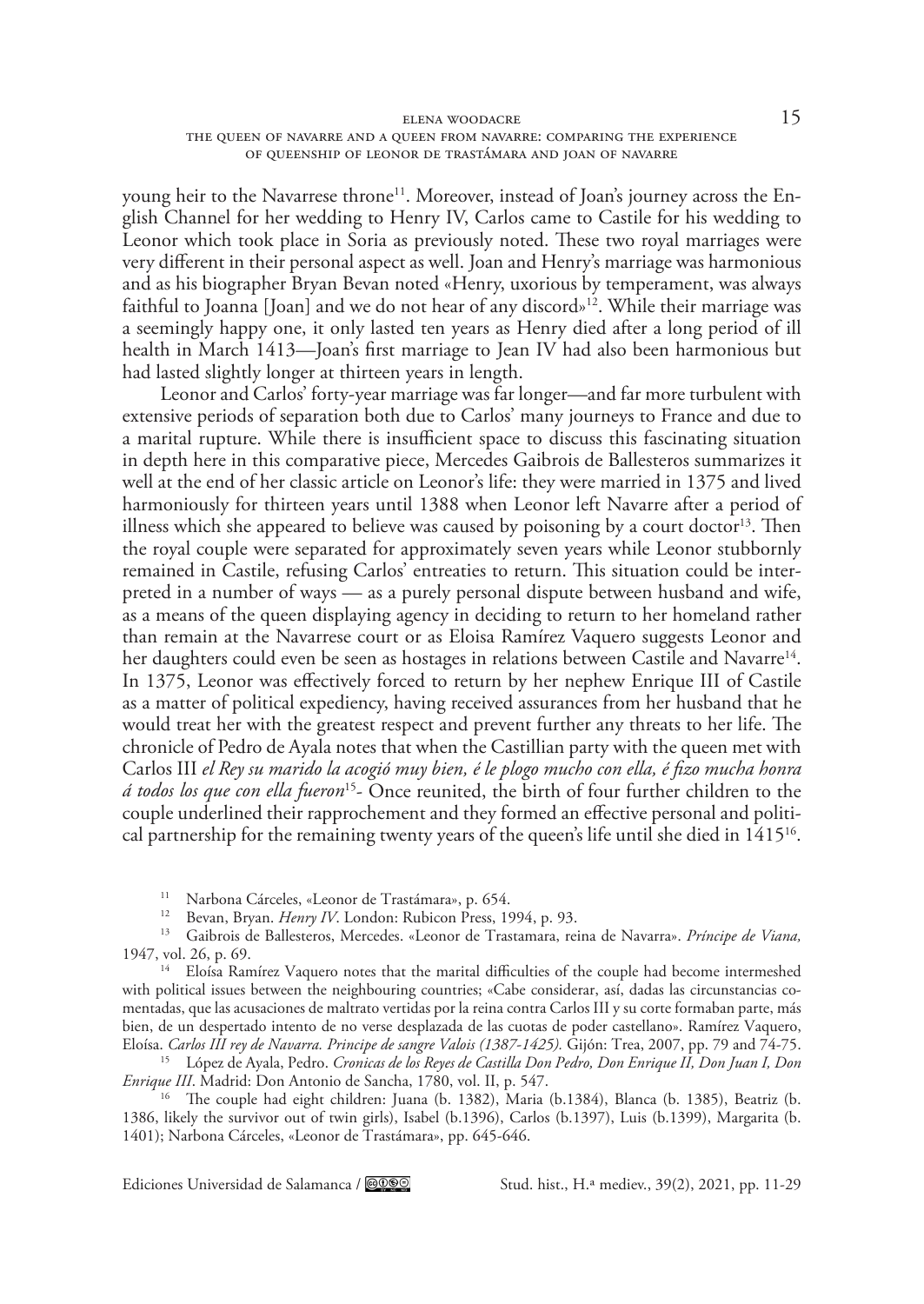It has to be said that these very different experiences of royal marriage have some fairly unique scenarios in terms of the norms of medieval queenship. While it was not unusual for a royal marriage to experience periods of difficulty, which could even result in the end of the union, Leonor and Carlos' prolonged separation, eventual reunion and resumption of a stable marital life is certainly a non-standard pattern. Joan also offers an unusual example as a woman who became queen later in life, as a widow who already had a family of her own which she had to largely leave behind in Brittany. Leonor's experience of being wed in her teenaged years or early adulthood was far more common for queens and royal women. However, taken together, these two unusual and divergent examples offer us a glimpse of the wide variety of royal marriages and a queen's experience of marital life.

# 2 CORONATION

One of the few direct similarities between the two women is that both were crowned as queen in 1403. Interestingly, for both women, few accounts of the ceremony itself survive, but through financial records of expenditure and other documentary sources, we can gain an understanding of both events which allows us to make a fruitful comparison. However, once again the circumstances of their coronation ceremony and the context of the event are largely different. Joan's coronation took place almost immediately after her wedding at the outset of her tenure as queen, while Leonor's took place sixteen years after she became queen of Navarre—after a period of separation from Carlos III, a long absence from the kingdom and the birth of several children. Indeed, as we will discuss shortly, these factors were all significant in terms of the decision to hold a coronation for Leonor—while it was standard practice in England, this was not necessarily the case in Navarre. Indeed, while a regnant or ruling queen required a coronation to confer authority on her as the sovereign, it was not vital to confirm the position of a consort queen—her wedding to the monarch was more important in establishing her position as his spouse and ruling partner<sup>17</sup>. Thus, not all consort queens were given this ceremonial honour in many countries and even realms which typically crowned their consorts have examples of women who did not have this ceremony.

In Leonor de Trastámara's case, this unusual solo reginal coronation took place for three reasons. One motivation was to honour Leonor — Carlos III had promised to show her the greatest honour and respect when she returned to Navarre in 1395 and a formal coronation was perhaps the greatest outward display he could make of his respect for her and to underline her position as his queen. María Narbona Cárceles has argued that another motivation for Leonor's coronation was to affirm her position as regent or lieutenant to govern the realm during Carlos' frequent journeys to France<sup>18</sup>. A final mo-

<sup>&</sup>lt;sup>17</sup> For further discussion of the coronation of queens both regnant and consort in a broader sense, see Woodacre, Elena. *Queens and Queenship.* Bradford: ARC Humanities Press, 2021, particularly chapter 3, «Image».

<sup>18</sup> Narbona Cárceles, «Leonor de Trastámara», p. 665.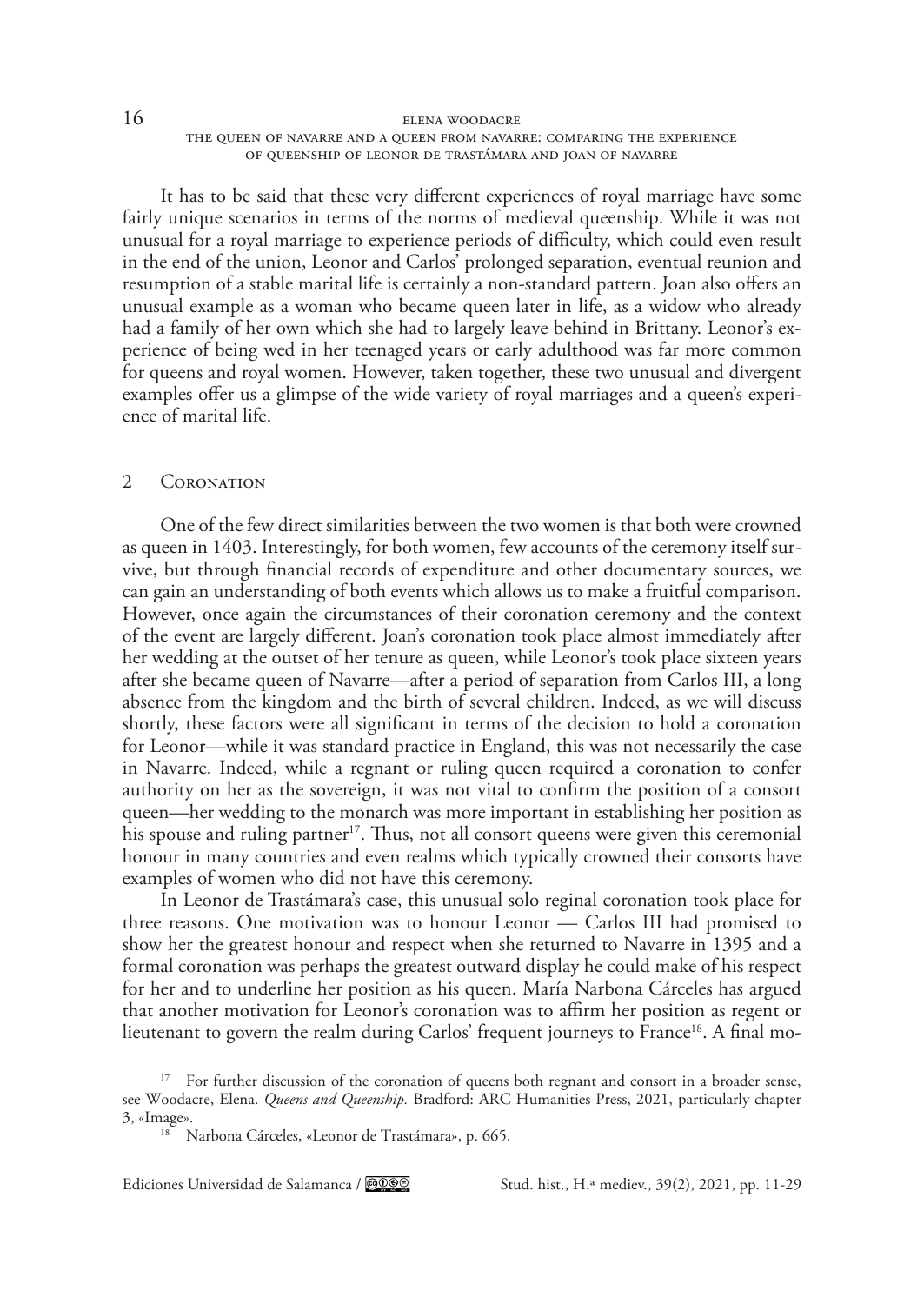## elena woodacre 17 the queen of navarre and a queen from navarre: comparing the experience of queenship of leonor de trastámara and joan of navarre

tivation for the coronation may have been to recognize that Leonor had also produced a plethora of heirs for Carlos, including the long awaited infantes Carlos (b.1397) and Luis (b.1399). Other queens, including Isabeau of Bavaria, Elizabeth of York, Anne Boleyn and Leonor of Sicily were 'rewarded' with a coronation once pregnant or once they had given birth to an heir. Although it could be argued in each of these cases that other circumstances had led to these particular queens receiving a coronation during or just after a pregnancy, the timing ties in with John Carmi Parsons' argument about the importance of the queen's fertility being stressed in the queen's coronation ceremony, solidifying not only her position as the king's wife and dynastic progenitor but that of her children as legitimate heirs to the crown<sup>19</sup>. Tragically however, Leonor's sons were short lived and plans for her coronation which had been set for 1402 had to be postponed for a year due to the death of the infantes.

Joan was the first of the two women to be crowned in February 1403. Immediately after the wedding, while still at Winchester, the king issued a proclamation calling for the presence of the nobility and court to attend the new queen's coronation, set for 25 February, the last Sunday before Lent began<sup>20</sup>. Henry and Joan then left Winchester and travelled northwards to Henry's favourite residence at Eltham, just outside of London, where they stayed for approximately ten days for a sort of «honeymoon» period. The expenditure for their wedding and Joan's coronation was extensive and part of Henry's broader efforts to project majesty in order to affirm his position as the rightful king rather than a usurper, having unseated his cousin Richard II less than four years previously. His biographer Chris Given-Wilson notes that Henry spent «great but unquantifiable sums on his and Joan's coronations» — the records in the National Archives attest to the king's impressive financial outlay for these two important ceremonies which confirmed their status as king and queen as well as their wedding which established their personal union and the dynastic connection between England and Navarre<sup>21</sup>.

While there are no detailed contemporary accounts of Joan's coronation, by piecing together two near-contemporary sources, we can gain a reasonable understanding of the ceremonial itself and the festivities which surrounded the event. The only pictorial record we have of Joan's coronation comes from the *Beauchamp Pageant,* a late fifteenth century illustrated account of the life of Richard Beauchamp,  $13<sup>th</sup>$  earl of Warwick (1382-1439). Beauchamp served as Joan's champion in the tournaments celebrating her coronation and given that this was a great honour in his life, two folios are dedicated to depicting the queen's coronation. The first is on folio 2 verso, where the queen is shown enthroned with the crown being placed on her head by two bishops<sup>22</sup>. Joan holds in her hand a

<sup>19</sup> Carmi Parsons, John. «Ritual and Symbol in the English Medieval Queenship to 1500». In Fradenburg, Louise Olga (ed.). *Women and Sovereignty*. Edinburgh: Edinburgh University Press, 1992, pp.

<sup>&</sup>lt;sup>20</sup> *Calendar of Signet Letters of Henry IV and Henry V (1399-1422).* Kirby, J. L. (ed.). London: HMSO, 1978, document no. 107, signed 9 February 1403 at Winchester, p. 41.

<sup>21</sup> Given-Wilson, Chris. *Henry IV*. New Haven: Yale University Press, 2016, p. 421. The financial records for the wedding and coronation can be found in The National Archives (TNA), series E 403/573-4.

<sup>&</sup>lt;sup>22</sup> Anon., *The Pageants of Richard Beauchamp, Earl of Warwick*, (late 15<sup>th</sup> century), British Library Cotton MS Julius E IV/3, folio 2v.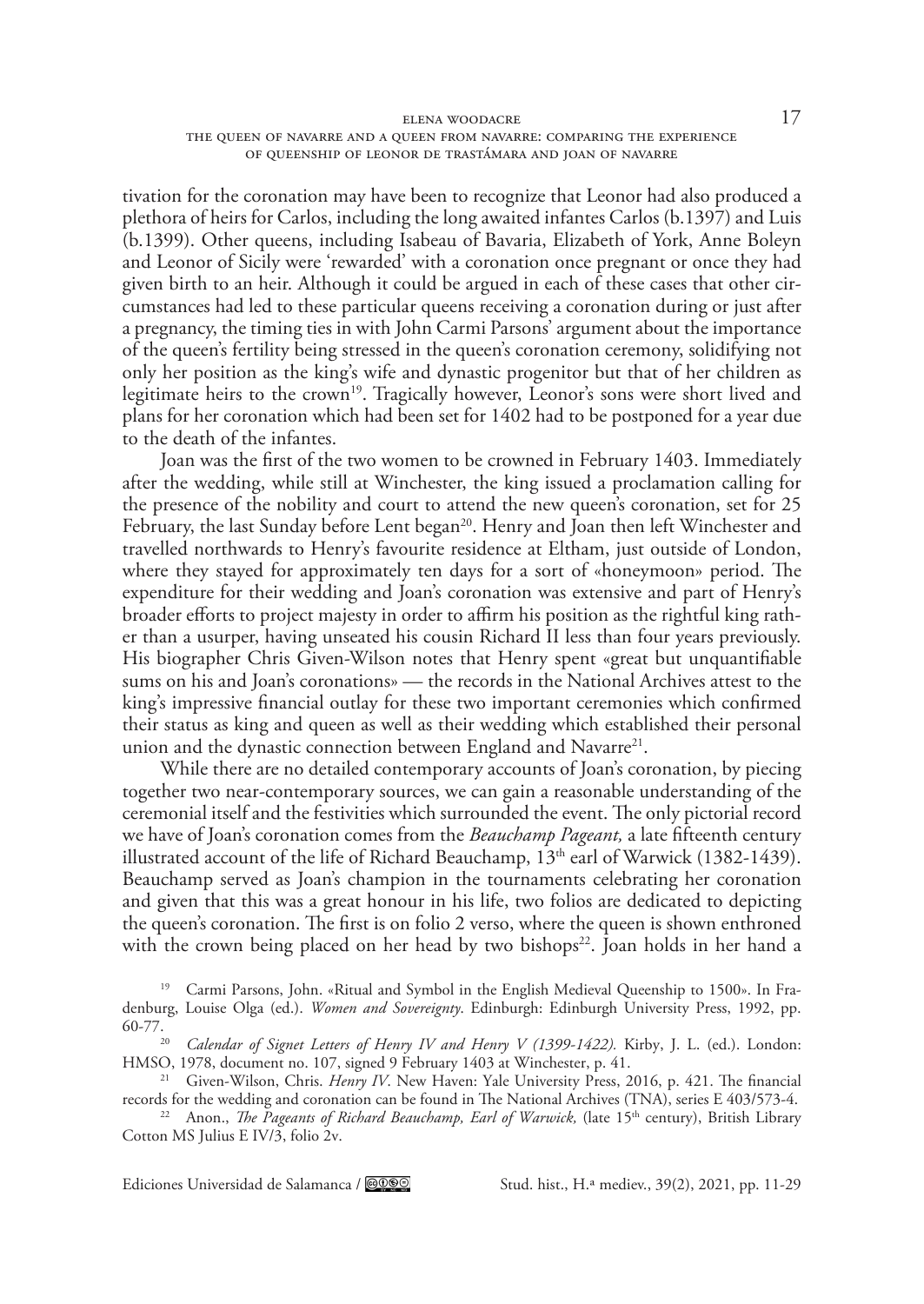sceptre or rod and an orb with a large cross atop it and behind her is a cloth of estate with the arms of England and Navarre side by side. The caption underneath says «Here shows how Dame Jane Duchess of Brittany daughter of the king of Navarre and new wedded wife to Henry the  $4<sup>th</sup>$  king of England was crowned Queen of this noble realm of England»<sup>23</sup>. On the following folio, there is an illustration of Beauchamp jousting at the «Coronation of Queen Jane» and the queen and king can be seen looking on approvingly from the royal box<sup>24</sup>. While the illustrations are only line drawings without colour and were likely created several decades after the event itself took place, they still give us some idea of what the ceremony and festivities may have looked like.

The evidence that survives from Leonor's coronation affirms that there were also several days of jousting as well as bull fights<sup>25</sup>. While we may not have the pictorial images of Leonor's coronation, we do have descriptions from the financial records which give us an idea of what she wore. Extensive green cloth was purchased for clothing, ribbons and hanging, playing off her queen's livery colours of green and grey: Gaibrois de Ballesteros noted «Era el color de la reina ese día»26. Lledó Ruiz Domingo has commented on the symbolism of green fabric and decoration for the queens of Aragon as a colour which was associated with renewal and new life that was also used for fabric to drape royal coffins during funerary ceremonies<sup>27</sup>. The queen herself wore green with extensive embroidery and that the horse she rode through the streets of Pamplona was covered in a cloth embroidered with the arms of Navarre and Castile<sup>28</sup>.

While we know little of the ceremonial aspect for the queen's coronation in Navarre, an important piece of evidence that we have which allows us some insight into the English ceremonial is the *Liber Regalis*, a fourteenth century recension of the *ordines* which formed the basis of the coronation ceremonies of all the fifteenth century queens<sup>29</sup>. While not specifically noted in the *Liber Regalis,* the experience of Joan's successors indicates that before the ceremony of coronation itself, it was customary to hold pageants and processions to welcome the queen and fête her before her crowning. As Joanna Laynesmith has noted «the concepts of queenship which figured in the processions and pageants [were] designed for specific queens and political circumstances $\delta^{30}$ . The itinerary of Henry IV indicates that the royal couple travelled from Eltham to Westminster on 24 February, the day before her coronation. It is reasonable to expect that on the  $24<sup>th</sup>$ , as

- <sup>23</sup> Text modernized above by the author. 24 *Pageants,* folio 3r.
- 
- <sup>25</sup> Ballesteros, «Leonor de Trastámara», pp. 60-61.
- <sup>26</sup> Ballesteros, «Leonor de Trastámara», p. 61.

<sup>27</sup> Ruiz Domingo, Lledó. «The Fabrics and Colours of Power. The Queen's Chamber as a Political Scenario in the Crown of Aragon during the Late Middle Ages». Paper given at Kings and Queens 10 Conference, University of Highlands and Islands, July 2021.

<sup>28</sup> Ballesteros, «Leonor de Trastamara», p. 61.

<sup>29</sup> The *Liber Regalis* is reprinted in *English Coronation Records.* Wickam Legg, Leopold G. (ed.), Westminster: Archibald Constable & Co, 1901, pp. 81-130. The section on the queen's coronation ceremony (when it took place separately from the king's) is on pages 108-112 (in Latin) and pages 128-130 (English translation).

<sup>30</sup> Laynesmith, Joanna. «Fertility Rite or Authority Ritual? The Queen's Coronation in England, 1445-87». In Thornton, Tim (ed.). *Social Attitudes and Political Structures in the Fifteenth Century*. Stroud: Sutton Publishing, 2001, p. 57.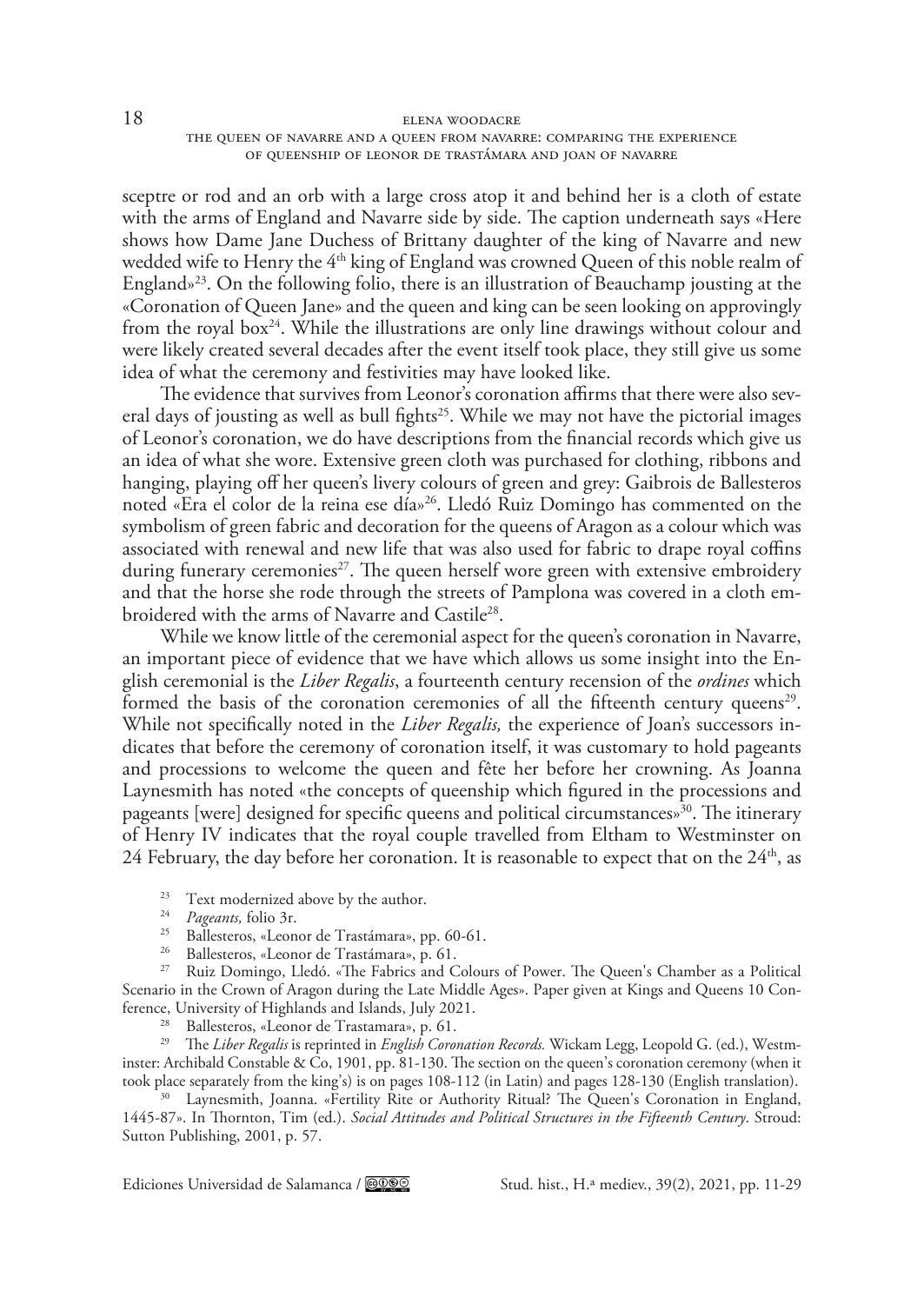#### elena woodacre 19 the queen of navarre and a queen from navarre: comparing the experience of queenship of leonor de trastámara and joan of navarre

the queen's first entry into the capital after her marriage to Henry, Joan would have been welcomed with both pageants and pageantry, given Henry's desire as demonstrated in the expenditure for their wedding and the coronation, to use this ceremonial occasion as a means of both establishing the new queen and projecting his own majesty. Interestingly, in Castile, the coronation of queens was scrapped under the reign of Juan I and instead lavish entries or receptions of the queen in major cities of the realm served as an effective replacement<sup>31</sup>. While it was not the same as a coronation as the sacral element was missing, entries and pageants gave the public an opportunity to engage with the queen and as Lucinda Dean has demonstrated in the case of Anna of Denmark, it gave the public the chance to communicate ideals of queenship and expectations of their queens $32$ . Yet in the fourteenth century, there are examples of Castilian queens who were crowned: María of Portugal in 1332 and Leonor of Aragon in 137933. The latter ceremony of her own sister-in-law, which Leonor de Trastámara may have personally witnessed, could have set a greater expectation for her to participate in a similar ceremony as a Navarrese consort.

There is little contemporary description of Joan's coronation in the chronicles of the period, or indeed little commentary on her life as queen consort and dowager in these sources, giving the erroneous impression that she was inactive or uninteresting. For example Thomas Walsingham, one of the most important English commentators of the era merely notes «She was magnificently crowned in London at Westminster on 26 Janu $ary<sub>34</sub>$ . For an understanding of the ritual elements of Joan's crowning, we can turn to the *Liber Regalis*—while there does not appear to be a similar official *ordo* for the coronation of the queen in Navarre, comparisons can be made with France and Aragon, who also had fourteenth century documents which set out the ceremonial process for crowning a queen<sup>35</sup>. For all three realms, the day of coronation begins with the queen dressed in ceremonial robes, although these varied in colour—Aragonese queens were robed in white and rode a white horse to the ceremony to signal purity, while French queens wore red as the royal colour and the *Liber Regalis* states clearly that «the tunic and robe shall be of one colour, that is, purple, and of one texture without any other working on its<sup>36</sup>.

The English, French and Aragonese queens all wore their hair unbound and all processed formally to the site traditionally associated with coronations be it Westminster Abbey in England, Reims in France (or the Sainte Chapelle in Paris if the queen was

<sup>31</sup> Pelaz Flores, Diana. «Reynante(s) un vno: Poder y representatción de la reina en la Corona de Castilla durante el siglo xv». Unpublished PhD Thesis, Universidad de Valladolid, 2015, p. 151.

<sup>32</sup> Dean, Lucinda H. S. «Enter the Alien: Foreign Consorts and their Royal Entries into Scottish Cities c.1449-1560». In Mulryne, J.R., Aliverti, Maria Ines and Testaverde, Anna Maria (eds.). *Ceremonial Entries in Early Modern Europe: The Iconography of Power*. Aldershot: Ashgate, 2015, pp. 273-274.

<sup>33</sup> Pelaz Flores, Diana. «Crowning the queen: staging legitimacy and the coronation ritual in fourteenth-century Castile». *Journal of Medieval Iberian Studies,* 2021, vol. 13:1, pp. 74-95.

<sup>34</sup> Walsingham, Thomas. *The Chronica Maiora of Thomas Walsingham 1376-1422*. Translated by David Preest and James G. Clark. Woodbridge: Boydell, 2005, p. 325.

<sup>35</sup> For an excellent overview of the coronation ceremonies of queens in these realms, see Gaude-Ferragu, Murielle. *Queenship in Medieval France, 1300-1500*. New York: Palgrave Macmillan, 2016, pp. 42-50 and Silleras-Fernández, Núria. «*Creada a su imagen y semajanza:* la coronación de la Reina de Aragón según las Ordenaciones de Pedro el Ceremonioso». *Lusitania Sacra,* 2015, vol. 31, pp. 107-125.

<sup>36</sup> *Liber Regalis* (translation), in *English Coronation Records,* p. 128.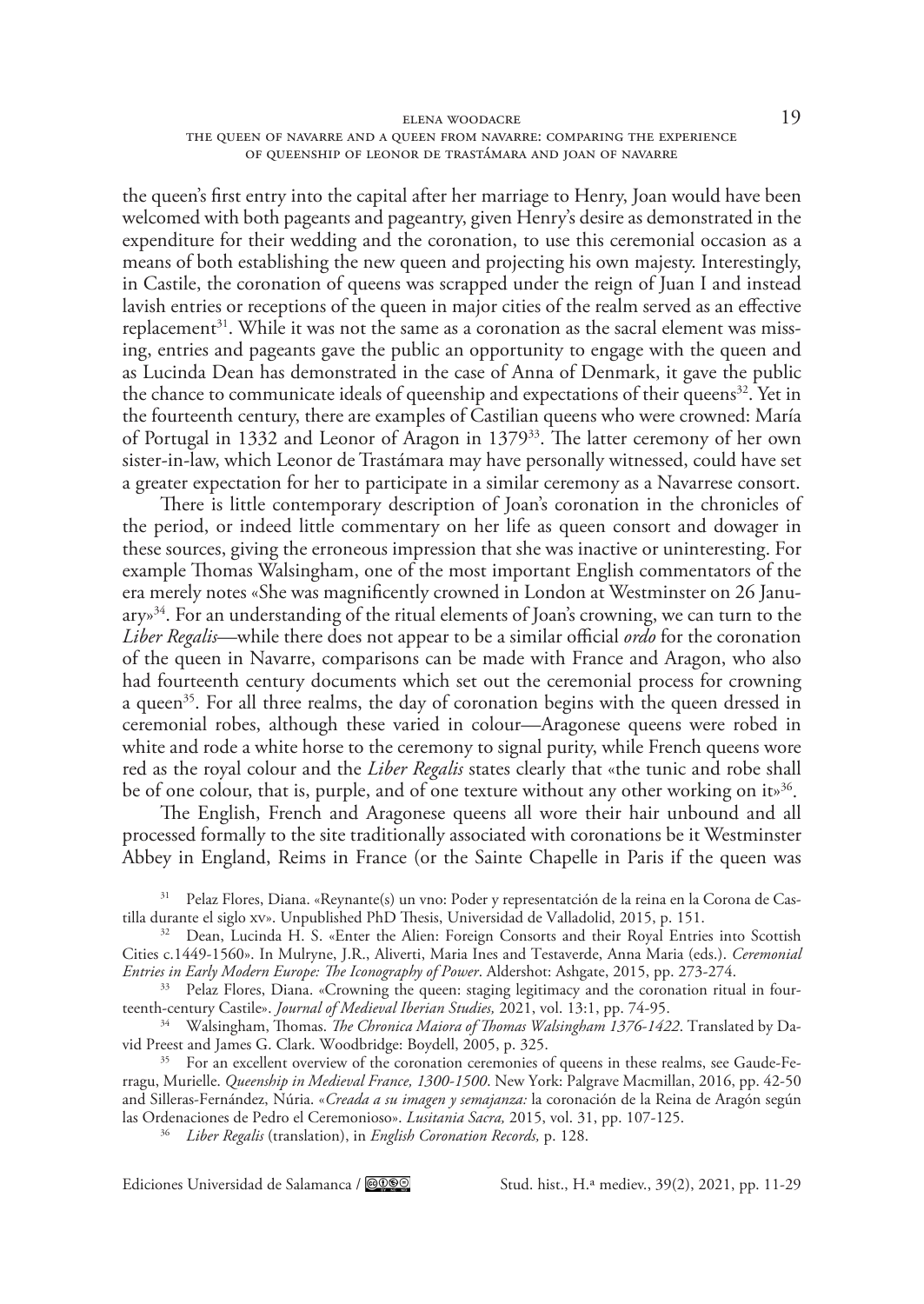being crowned alone) or Zaragoza in Aragon. The key elements of the coronation, which again were reflected in all of the *ordines* are prayers said over the queen, the anointing with chrism or holy oil and the conferral of the queen's regalia: the crown, ring, sceptre, orb and rod. The combination of elements in the queen's regalia varied—the *Liber Regalis* only notes the ring, crown and sceptre in the directions for when a queen was to be crowned alone. However, it also describes both a rod and sceptre, each topped with a dove in directions for a joint coronation and as noted previously the picture of Joan's coronation in the *Beauchamp Pageant* depicts her with an orb and sceptre which is different yet again<sup>37</sup>. While we do not know with certainty what regalia may have been used for Leonor's ceremony, she too may have had a sceptre at her coronation as records indicate that the silversmith Juan Boneau was paid to fashion one for her<sup>38</sup>.

A key difference between the English and French and the Aragonese ceremonies was who actually crowned the queen—while the queen was crowned by a high prelate, a bishop or archbishop, in the case of England and France, in Aragon the king himself crowned the queen and placed the ring and regalia in her hands. While prelates were involved in all stages of the Aragonese ceremony, making orations or prayers, anointing the queen with holy oil and blessing the regalia, it was the king who actually conferred the items on his wife<sup>39</sup>. This mirrors the king's coronation itself—Pedro IV of Aragon famously crowned himself at his coronation in 1336 and as he wrote the *ordo* for the queen's coronation, it is hardly surprising that he retained the authority to crown his wife in her ceremony as well $40$ .

Leonor's coronation was likely influenced by a number of elements — it may have been modelled on the French or Aragonese ceremonies as both realms were influential neighbours, or it may have reflected the Navarrese traditions for the installation of the sovereign. However, another intriguing possibility posited by Eloísa Ramírez Vaquero, is that Leonor's ceremony may also have been influenced by English traditions given the presence of a manuscript in Pamplona which delineated the ceremonial for the coronations and funerals of English kings and queens. Ramírez Vaquero notes that the combination of this manuscript and the installation of the Navarrese infanta Joan in the English court as its new queen «es testimonio de la fluidez de intercambios de todo tipo con la corte inglesa»<sup>41</sup>. In the Navarrese ceremony, the key elements were the oathswearing (*juramento)*, the unction, being invested with the royal regalia and being lifted on the shield of state while «Real! Real! Real!» was cried<sup>42</sup>. It is unclear whether a queen consort would be required to swear oaths or if she would be raised up on the shield or if that was

<sup>37</sup> *Liber Regalis* (translation), in *English Coronation Records,* pp. 122 and 130.

<sup>38</sup> Ballesteros, «Leonor de Trastámara», p. 61.

<sup>39</sup> Silleras-Fernández, «*Creada a su imagen*», pp. 117-118.

<sup>40</sup> See Aurell, Jaume and Serrano-Coll, Marta. «The Self-Coronation of Peter the Ceremonious (1336): Historical, Liturgical and Iconographical Representations». *Speculum*, 2014, vol. 89:1, pp. 66-95.

<sup>41</sup> Ramirez Vaquero, Eloísa. «De libros y reyes». In Ramírez Vaquero, Eloísa (ed.). *Ceremonial de la coronación, unción y exequias de los reyes de Inglaterra: Estudios Complementarios*. Pamplona: Gobierno de Navarra, 2008, p. 16.

<sup>42</sup> Osés Urricelqui, Merche. «El ritual de la realeza navarra en los siglos xiv y xv: coronaciones y funerales». In Ramírez Vaquero, *Ceremonial*, pp. 307-312.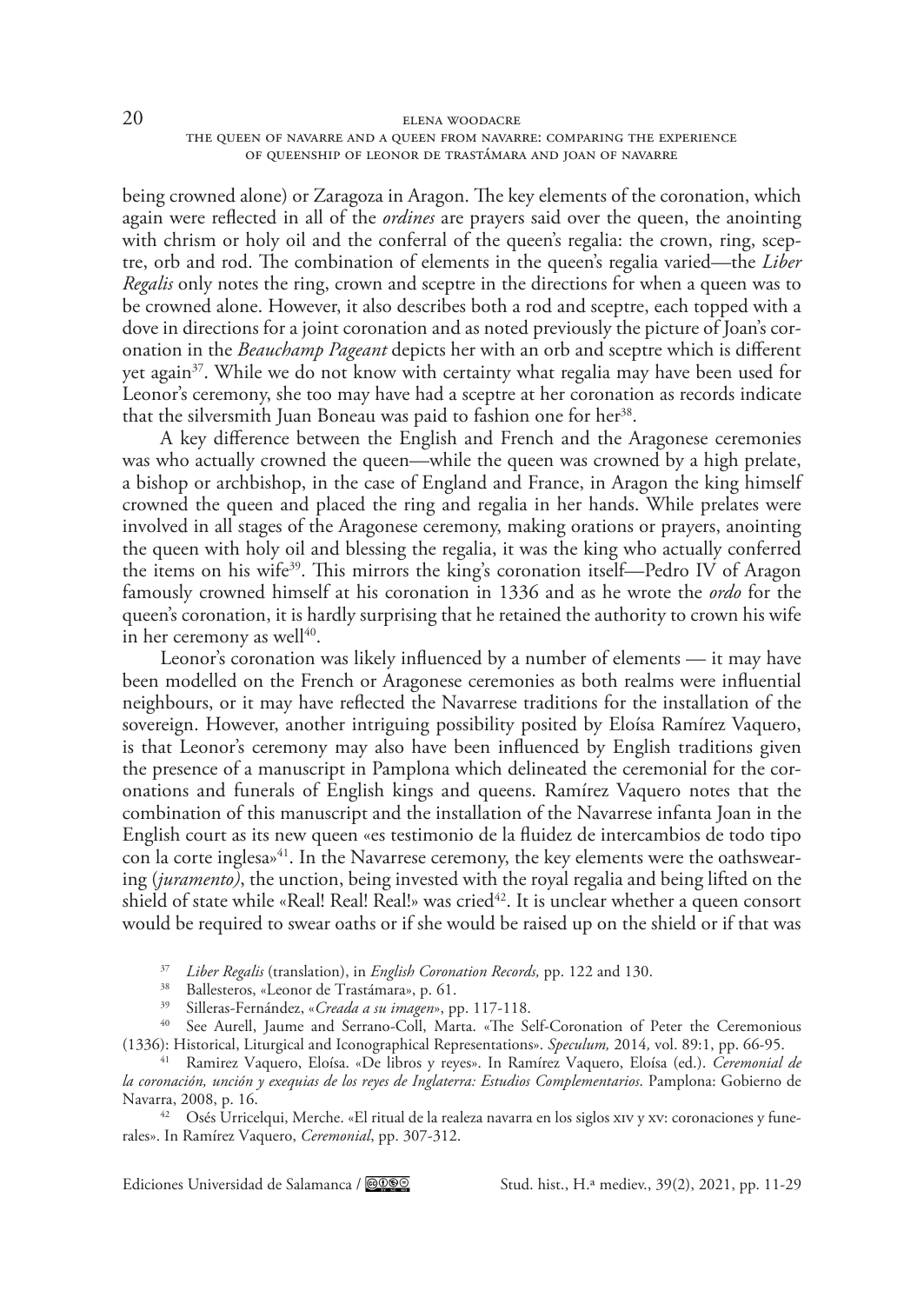## elena woodacre 21 the queen of navarre and a queen from navarre: comparing the experience of queenship of leonor de trastámara and joan of navarre

only the prerogative of the sovereign. Indeed, at the coronation of Juana II of Navarre in 1329, the organizers indicated that only Juana would be raised up on the shield at her coronation as the «natural lady» as normally only the monarch was given that honour. However, after considerable protest by her husband, Philip d'Evreux, he was raised up on the shield as well $43$ .

In sum, both Joan and Leonor benefited from the costly pageantry and impressive ceremonial associated with their coronations to affirm their position as queen consort. However, the divergence in their situations and the comparison with that of consorts in neighbouring realms demonstrates the variety of experience of coronation. While Joan's coronation bears considerable similarity with *ordines* for queenly coronations in France and Aragon where queens were crowned with reasonable frequency in the later middle ages, Leonor's situation was unusual for Navarre and resonates with the wider context of queenly coronations—that they were not guaranteed for all consorts and could be entirely situational, rather than standard practice.

# 3 The Practice of Queenship

In terms of their experience of queenship itself, Joan and Leonor's situations again show similarities and differences in terms of several key aspects of queenship: maternity, negotiating the court and administration. Motherhood is central to the queen's role as the dynastic progenitor who provides the heir to continue the line of succession. Both Joan and Leonor bore several children, but their individual situation and the role that motherhood played in their lives and tenure as queen was very different. In Joan's first marriage to Jean IV of Brittany, she had been selected in part as a young princess from a fertile family, in hopes that she would produce the long-awaited heir that Jean so desperately needed after two barren marriages to prevent a rival branch of the family, the Penthièvres, from attempting to reclaim the ducal throne<sup>44</sup>. While Joan produced a plethora of heirs for Jean, including four sons, her second marriage to Henry IV as queen of England, was childless. However, in this instance it was actually a good thing that the queen bore no children as Henry already had a substantial brood of his own from before he took the throne and if his marriage to Joan had issue, it might have seriously complicated the line of succession. Instead, Joan became a royal stepmother who was given the appellation of «the king's mother» during her stepson Henry V's reign but not the security of being his blood relation<sup>45</sup>.

<sup>43</sup> Woodacre, Elena. *The Queens Regnant of Navarre: Succession, Politics and Partnership, 1274-1512.*  New York: Palgrave Macmillan, 2013, pp. 61-63.

<sup>44</sup> For a brief scholarly overview of Jean IV's situation, see Jones, Michael. «Montfort, John de, duke of Brittany and earl of Richmond [John of Brittany] (d. 1399), magnate». *Oxford Dictionary of National Biography*. 23 Sep. 2004; Accessed 29 Mar. 2021. [https://www-oxforddnb-com.winchester.idm.oclc.org/](https://www-oxforddnb-com.winchester.idm.oclc.org/view/10.1093/ref:odnb/9780198614128.001.0001/odnb-9780198614128-e-53088)

<sup>45</sup> For an example of Joan being referred to as «the king's mother», see *Calendar of the Patent Rolls: Henry V (1413-1416).* London: His Majesty's Stationary Office, 1910, vol. I, dated 18 December 1414 at Westminster, p. 272.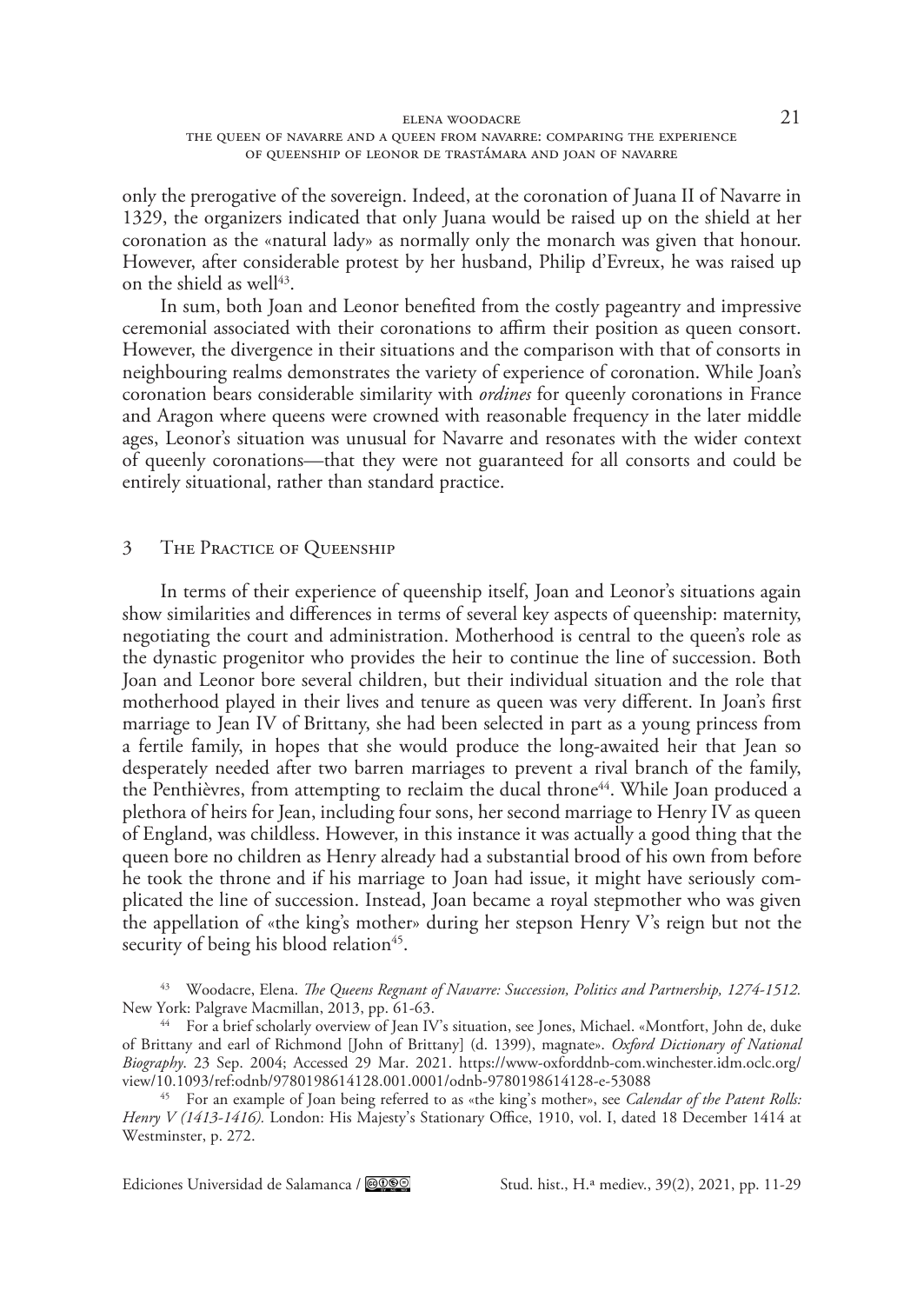In contrast, Leonor bore the pressure of producing the heirs to the throne for Navarre. While fecund, Leonor bore five girls before she gave birth to two sons ten years after she first became queen and over twenty years into her marriage to Carlos III. While both boys sadly died young, Navarrese law, custom and tradition allowed female heirs, thus the infantas were still legitimate successors and Leonor's daughter Blanca eventually reigned as queen between 1425-41. However, one issue that Leonor had to contend with that Joan did not, was her husband's illegitimate children. Gaibrois de Ballesteros has suggested that one of the factors in Leonor's departure from the Navarrese court and reluctance to return was coming into contact with Carlos' mistress Maria Miguel de Esparza and her son Lancelot<sup>46</sup>. The queen's concern over the possibility that this illegitimate son might displace her own daughters in the line of succession may have been a factor in Carlos III's repeated public declaration of the infantas' position as his heirs<sup> $47$ </sup>.

In terms of their experience of negotiating a new court in their husband's kingdom, we can see a clear similarity in that both women were foreign queens who keenly felt the challenges of transitioning from their native realm. Being foreigners made them particularly vulnerable to criticism and in spite of their elevated position as queen consort, both Joan and Leonor suffered real or perceived attacks on their person during their tenure. For Leonor, this materialized in the threat that she felt from the suspected poisoning during her first year at the Navarrese court that triggered her lengthy self-exile and separation from Carlos III. As mentioned previously, Leonor believed that she had been poisoned by Carlos II's somewhat infamous court doctor, Judas Orabuena, shortly after she first arrived in Navarre as its new queen, leading her to leave the realm for several years for fear of her safety and in hurt regarding what she felt was an attempt to remove or even assassinate her<sup>48</sup>. There had been rumours, likely unfounded, that Carlos II's wife, Jeanne de Valois (Joan's mother), had died by poison as well which may have heightened Leonor's concern about this possibility<sup>49</sup>. Joan was tainted by the legacy of Carlos II's court and his reputed attempts to assassinate others by poison or even witchcraft—this association was used against her when she was accused of contriving at the death of the king through necromancy in October 141950. In Joan's case, she too was exiled from court, but not by her own desire—she was placed under a comfortable house arrest until the summer of 1422 when her stepson finally released her as part of his deathbed wishes<sup>51</sup>.

<sup>46</sup> Ballesteros, «Leonor de Trastámara», pp. 49-50.

<sup>47</sup> Woodacre, *Queens Regnant,* pp. 79-82.

<sup>48</sup> Ballesteros, «Leonor de Trastámara», pp. 43-47, Narbona Cárceles, «Leonor de Trastámara», pp. 655-659.

<sup>49</sup> See Charon, Philippe. «Jeanne de Valois, reine de Navarre et comtésse d'Evreux (1343-1373)». *En la España Medieval*, 2009, vol. 32, pp. 47-48.

<sup>50</sup> Note Bryan Bevan's comment linking Joan's accusation to her father: «It is very likely indeed that Queen Joanna was absolutely innocent of the crime of necromancy or any form of sorcery, least of all any intent to kill Henry, though her father Charles the Bad of Navarre was formerly reputed to be a sorcerer». Bevan, *Henry IV*, pp. 152-153.

<sup>51</sup> For more on the circumstances of her confinement, see Myers, A.R. «The Captivity of a Royal Witch: The Household Accounts of Queen Joan of Navarre, 1419-21». *Bulletin of the John Rylands Library*, 1940, vol. 24, no. 2, p. 263-284.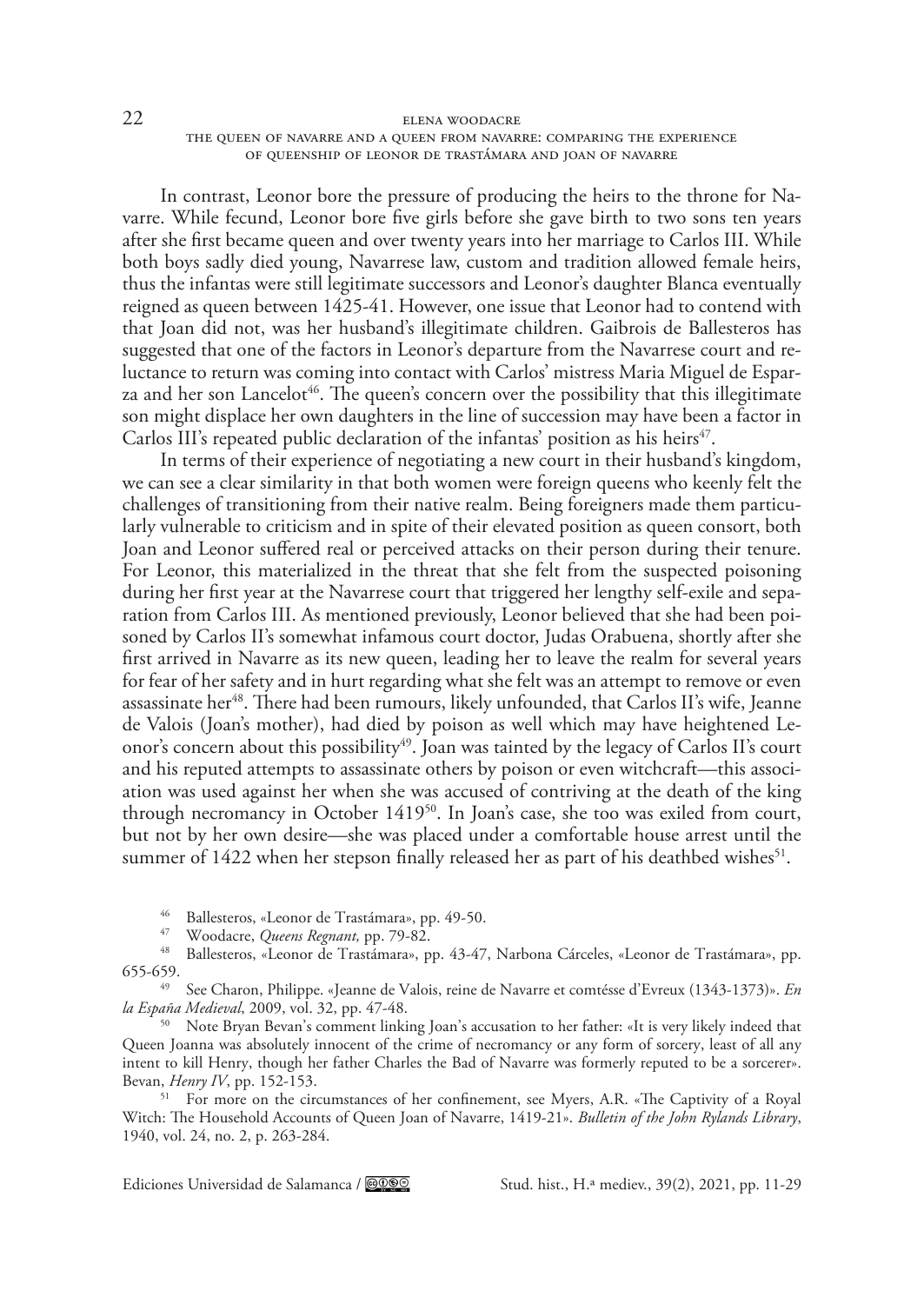### elena woodacre  $23$ the queen of navarre and a queen from navarre: comparing the experience of queenship of leonor de trastámara and joan of navarre

Another element of Joan's foreign identity which provoked criticism was her international entourage or household. The arrival of Joan's sizable entourage in 1403 of largely Breton and Navarrese courtiers triggered concern both that her large household would put a serious strain on beleaguered Crown finances and that her «alien» courtiers might be spies feeding information abroad. This led to a series of attempts to purge Joan's household of foreign servants in 1404, 1406, 1416 and 1426-while some courtiers were exempted in the initial purge and some managed to survive and retain their place in the English court, many were forced to leave<sup>52</sup>. Leonor, on the other hand, was able to bring with her a sizeable contingent of Castilian courtiers with her — as María Narbona Cárceles noted in her prosopographical study of the queen's household, «almost all the women who held positions of importance in the entourage of the queen are Castilian»<sup>53</sup>. Indeed, the influence of Leonor and her Castilian courtiers changed the dynamic of the Navarrese court which had previously been subject to considerable French influence through the Champenois and Evreux monarchs and the connections the realm had north of the Pyrenees, making it more Iberian in composition and practice.

Moving to another key facet of the queen's role, both of these women demonstrated their ability as effective administrators on various fronts. Joan and Leonor held sizable lands which they managed proficiently — for Leonor, the bulk of her territories were lands she had inherited in Castile from her mother, who had been the lady of Madrigal, Arévalo, Sepúlveda and Roa, and she extended these holdings by purchasing Maderuelo for 16,000 Aragonese florins in 1389<sup>54</sup>. This gave Leonor her own power base in Castile which made it easier for her to remain independent when she left the Navarrese court and returned to her own lands in late 1387.

While Joan did not inherit any lands from her parents, she was given substantial dowers from both of her husbands to sustain her financially both during her tenure as duchess, queen and as a widow. Moreover, she was able to retain her Breton dower lands when she moved to England, giving her a transnational collection of territory to manage. However, one issue that continually plagued Joan was obtaining the full revenues which should have come to her from her lands. After she left Brittany, she was dependent on her network of officers and the goodwill of her son, Jean V, to ensure that her revenues reached her in England. Mother and son were engaged in debate throughout much of the 1420s and 30s over her Breton lands, with Jean attempting to reallocate them to suit his own needs while Joan protested vociferously<sup>55</sup>. Even months before her death in 1437, Joan continued to wrangle with her son over unpaid revenues, claiming she was

<sup>52</sup> See «Henry IV: January 1404», «Henry IV: March 1406, part 1», «Henry V: March 1416» and «Henry VI: February 1426». In Given-Wilson, Chris, Brand, Paul, Phillips, Seymour, Ormrod, Mark, Martin, Geoffrey, Curry, Anne and Horrox, Rosemary (eds.). *Parliament Rolls of Medieval England*. Woodbridge: Boydell, 2005. *British History Online*, accessed March 29, 2021, [http://www.british-history.ac.uk/no-series/](http://www.british-history.ac.uk/no-series/parliament-rolls-medieval) [parliament-rolls-medieval.](http://www.british-history.ac.uk/no-series/parliament-rolls-medieval)

<sup>53</sup> Narbona Cárceles, María. «Woman at Court: A Prosopographic Study of the Court of Carlos III of Navarre (1387-1425)». *Medieval Prosopography.* 2001, vol. 22, p. 41.

<sup>54</sup> Narbona Cárceles, «Leonor de Trastámara», p. 661.

<sup>55</sup> Kermabon, Nicolas. «Le douaire des duchesses de Bretagne (13-15c)», Unpublished PhD Thesis, Université de Rennes 1, 2007, vol. 2, pp. 241, 253-255, 271-272, 292.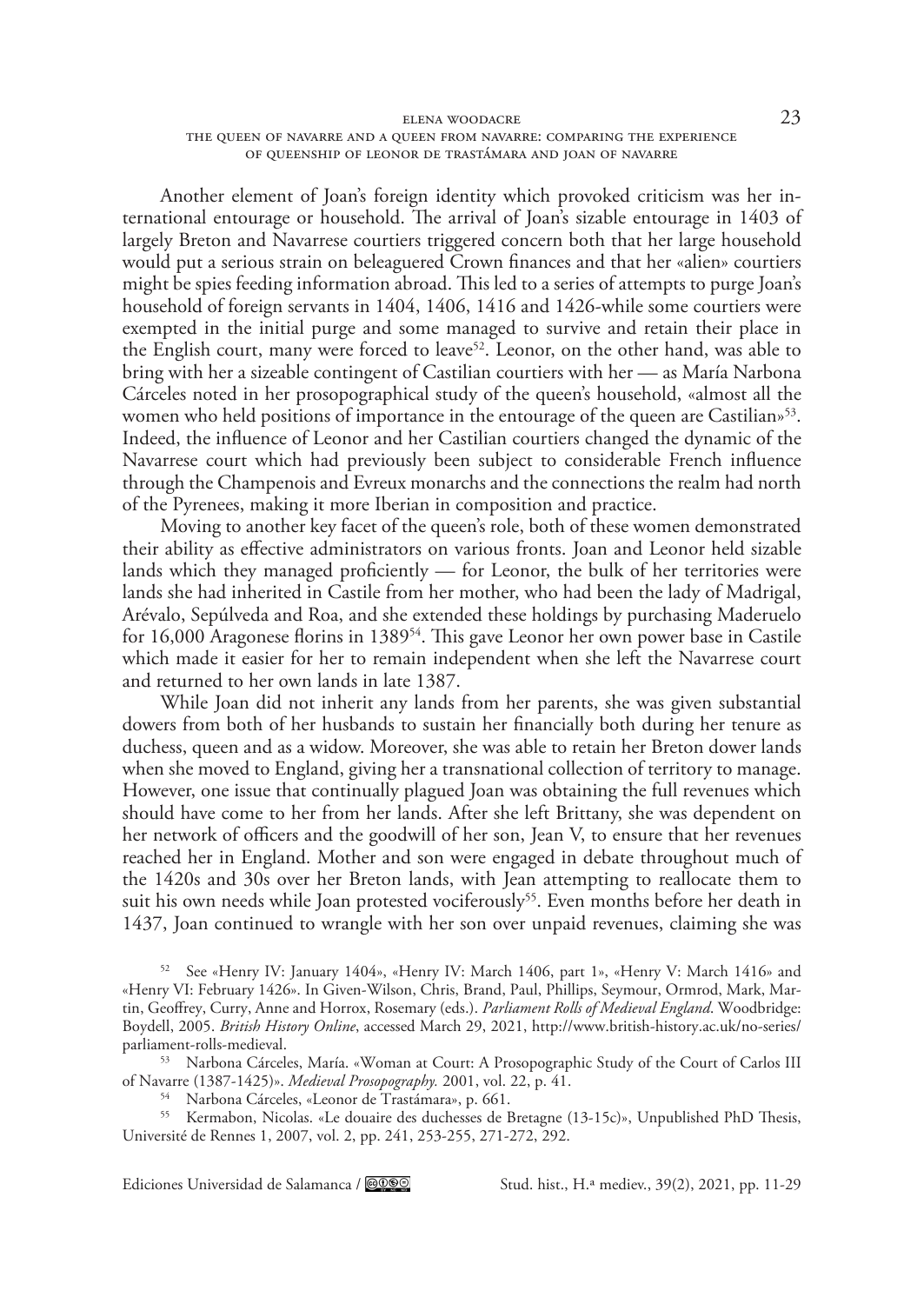still owed 2,250 ecus or 2,812 livres and demanding that 1,000 écus (or 1,250 livres) was paid to her<sup>56</sup>. While Joan's second husband, Henry IV, had promised her an impressive dower of 10,000 marks per annum, she continually struggled to receive the full amount both as consort and dowager and petitioned Parliament several times to complain of insufficient revenue to sustain her household and meet her expenses $57$ . Leonor also complained about the insufficient nature of the dower granted to her by her husband Carlos III—this was cited by the queen as another example of her not being treated honourably by her husband when she refused to return to Navarre in the early 1390s<sup>58</sup>. However, while Carlos could not amplify her dower, he did show his respect for her ability as an administrator once they were reunited by leaving Navarre repeatedly in her hands as his lieutenant during his absences.

## 4 Death and Funeral

The final point of comparison between these two women is the end of their queenship and indeed their lives, by considering their funeral and burial. The major difference between their situations is that Leonor died first, in 1415, before her husband Carlos III and thus during her tenure as queen consort. Both Leonor's will and records for her funeral survive which give us a good understanding of her wishes and the ceremonial itself. She was originally buried at Santa Maria de Olite but moved to the Cathedral at Pamplona to join Carlos in their joint tomb<sup>59</sup>. Great quantities of black cloth were purchased to cover the queen's tomb, for hangings for the king's room and his oratory and for clothing for the royal family and courtiers $\delta$ <sup>0</sup>. Additional services were held for the queen in 1416 and money was given to the poor, the clergy and even the bellringers of the cathedral—all in all 530 libras and 15 sueldos were spent in the fairly lavish ceremonial for the queen's passing $61$ .

By contrast for Joan, her will has not survived and we know almost nothing of her funeral in 1437, apart from her step-grandson, Henry VI's summons for attendance: «oure counsail have appointed the funerelles of oure graundmodre Quene Johane whom God assoille to be holden and solempnized at Caunterbury the xi (11<sup>th</sup>) day of August next coming where we have appointed our saide uncle and other lordes and ladyes of

<sup>56</sup> Trevedy, J. «Le douaire des Duchesses de Bretagne: Contrats de mariage des Ducs (1)». *Revue de Bretagne*, 1907, vol. XXXVII, p. 37.

58 Ballesteros, «Leonor de Trastámara», p. 47.

<sup>59</sup> Osés Urricelqui, Merche. «Ceremonias funerarias de la realeza navarra en la Baja Edad Media». In Ramírez Vaquero, Eloísa (ed.). *Estudios sobre la realeza navarra en el siglo xv*. Pamplona: Universidad Pública de Navarra, 2005, p. 112.

<sup>60</sup> Osés Urricelqui, «Ceremonias funerarias», pp. 112-113.

<sup>61</sup> Osés Urricelqui, «Ceremonias funerarias», p. 114.

<sup>&</sup>lt;sup>57</sup> Selected examples from her husband's reign include petitions to Parliament about the queen's dower in January 1404, October 1404, March 1406 and January 1410, see Given-Wilson, Brand, Phillips, Ormrod, Martin, Curry and Horrox (eds.). *Parliament Rolls.* British History Online, [http://www.british-](http://www.british-history.ac.uk/no-series/parliament-rolls-medieval)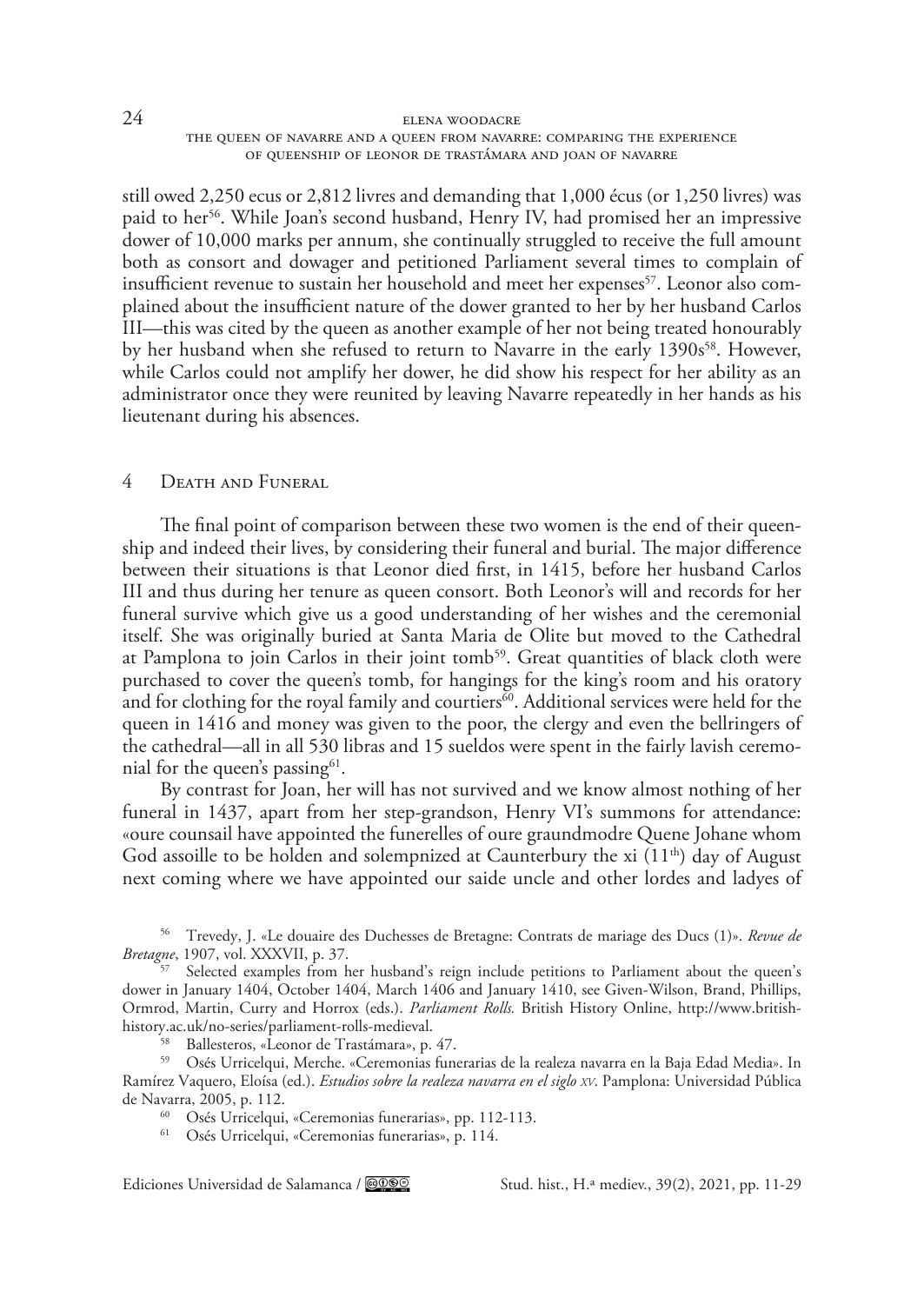this our reaume to be present at the same day to the worship of God of us and oure saide graundmodre»<sup>62</sup>.

A list followed of those who were to attend the funeral headed by Humphrey, Duke of Gloucester and his wife Eleanor Cobham—Humphrey was arguably Joan's favourite stepson and at this time was a key figure in the politics of the realm. The Archbishop of Canterbury was also in attendance and likely officiated at the event—possibly along with the 3 bishops, 2 abbots and 2 priors who were also present. There was also a selection of important nobles, including the Duchess of Norfolk and the earls and countesses of Huntington, Northumbria and Oxford. It is worth noting that Joan was the focus of further funerary ceremonial in Navarre. When word of Joan's death arrived in Navarre in the autumn of 1437, 42 libras were spent on wax and torches and 30 requiem masses which were said for repose of her soul on the order of Joan's niece, Blanca  $\bar{I}^{63}$ .

Both Joan and Leonor were buried in alabaster joint tombs with their royal spouses, reflecting a wider European fashion of the period for monarchs and their wives to be buried together as highlighted in Jessica Barker's recent study, *Stone Fidelity*64. While there is much stylistically which unites the two tombs such as the gothic canopies above the recumbent royal couples who lay side by side wearing their respective crowns, there is considerable difference in the influence of the two queens in the imagery of their funerary monument. Leonor predeceased her husband and at the point when she died, Johan Lome of Tournai had only just begun the design and production of the royal couple's tomb. Thus, as Osés Urricelqui notes, much of the work on the tomb would have been done under Carlos' direction — any input that Leonor might have had on the project, if any, would only have been on the initial discussions for the design<sup>65</sup>.

In contrast, as the surviving spouse, Joan had the opportunity to commission the tomb of both husbands, Jean IV who is buried in Nantes Cathedral and Henry IV, with whom she is buried at Canterbury. This opportunity to craft the final image of both husbands, and more importantly perhaps, her own, gave her considerable agency as Diane Booton termed «a shaper of memory»<sup>66</sup>. This allowed Joan to influence the design in a way that not only spoke to her husband's desire to project majesty and legitimacy, but reinforced her own dynastic background and her role as his queen. While we cannot say with complete certainty that Joan designed the tomb due to a lack of records, her own prominence in the design, including the her motto «A temperance» and the heraldic device of the Navarrese house of Evreux suggests that she had control of the commission or at least a great deal of input. Barker notes that «Rather than being defined solely

<sup>62</sup> *Proceedings and Ordinances of the Privy Council of England*. Nicolas, Sir Harris (ed.). London: Commissioners of the Public Records, 1835, vol. V, Henry VI 1436-1443, p. 56.

<sup>63</sup> Archivo General de Navarra. *Catálogo de la Sección de Comptos, Documentos*, *Años 1437-1438, Adiciones 1412-1436*. Idoate, Florencio (ed.). Pamplona: Editorial Aramburu, 1966, vol. XLIII, no. 224, 30 October 1437, pp. 90-91.

<sup>64</sup> Barker, Jessica. *Stone Fidelity: Marriage and Emotion in Medieval Tomb Sculpture.* Woodbridge: Boydell, 2020.

<sup>65</sup> Osés Urricelqui, «Ceremonias funerarias», p. 111.

<sup>66</sup> Booton, Diane E. «Commemorating Duke John IV of Brittany in Ritual and Image». *Nottingham Medieval Studies.* 2015, vol. 59, p. 157.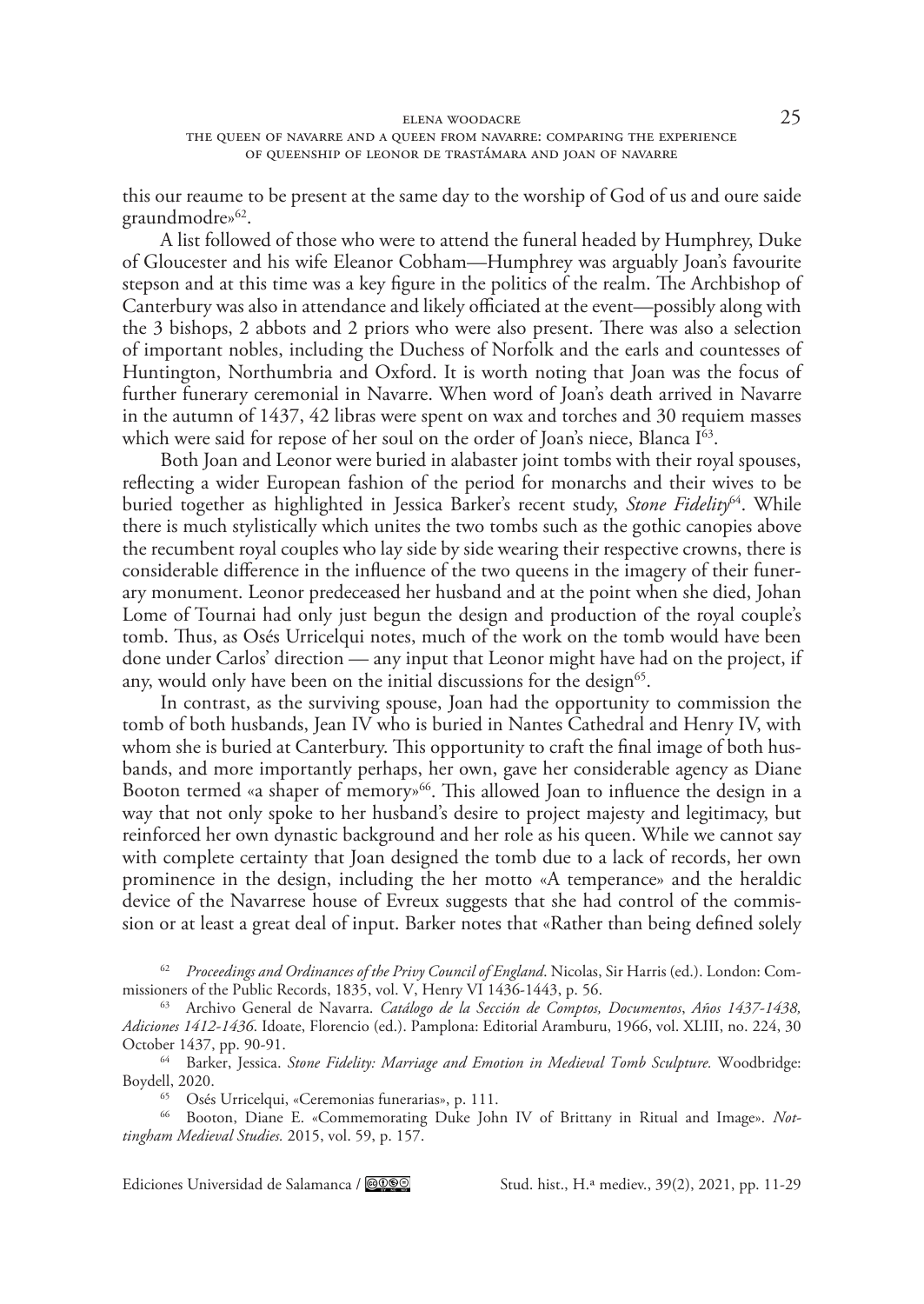by her status as dowager queen, the memorial represents Joan's identity as cumulative, commemorating each of her successive ties to the ruling houses of Navarre, Brittany and England»<sup>67</sup>.

# 5 Conclusions

This article has brought together two queens who are closely related by marriage but have not previously been examined in tandem to draw out key themes of queenship through a comparison of their lives and tenure of the queen's office. Two major elements have formed the centre of this analysis—a comparison of the major ceremonies which underpinned their role, their weddings, coronations and funerals as well as an examination of their practice of queenship with particular emphasis on their roles as administrators, royal mothers and stepmothers and the impact that their foreign origin had on their marital court.

While there have been remarkable similarities and considerable differences in their experiences, taken together, Joan and Leonor's situations highlight several key aspects of the position of queen consort. In terms of the first ceremonial element of this study, an aspect that emerged in the comparison is the role that ceremonial such as coronation can play in securing the position of the queen, particularly when that position has a shaky foundation. Joan's coronation, immediately after she arrived in England and married Henry IV, was important in not only to mark her new elevation to the consortship but to cement her husband's still tenuous position as a usurper in the eyes of many contemporaries. In Leonor's case, her coronation came much later in her life and tenure of the queen's office but was similarly vital to honour the queen and confirm her role as consort, mother of heirs and her husband's lieutenant in his absences after years of separation.

Turning to the second strand of the comparison, the two queens' practice of queenship, one theme which was highlighted was their vulnerability to wider political forces outside their control as well as to various forms of personal attack. This can be seen in Leonor de Trastámara's belief that she had been the victim of poison, effectively an assassination attempt, which led her to leave the Navarrese court for several years, remaining in self-imposed exile in her own Castilian territories. In Joan's case, she was subject to repeated attacks by the English parliament who called for the expulsion of her foreign courtiers, believing her household to be a nest of spies in the heart of the royal court. This suspicion of her loyalties may have been a factor in her stepson Henry V's surprising decision to place her under house arrest under a spurious charge of witchcraft in 1419.

One final point can be made through a key point of difference between the two queens' personal circumstances. Leonor de Trastámara predeceased her husband, Carlos III while Joan survived both her Breton and English husbands. Being a widow gave Joan considerable agency in several respects. After the death of her first husband, she was able to negotiate secretly to secure a new future for herself as queen of England rather than her first marriage which had been designed solely for the political benefit of her first

<sup>67</sup> Barker, *Stone Fidelity,* p. 164.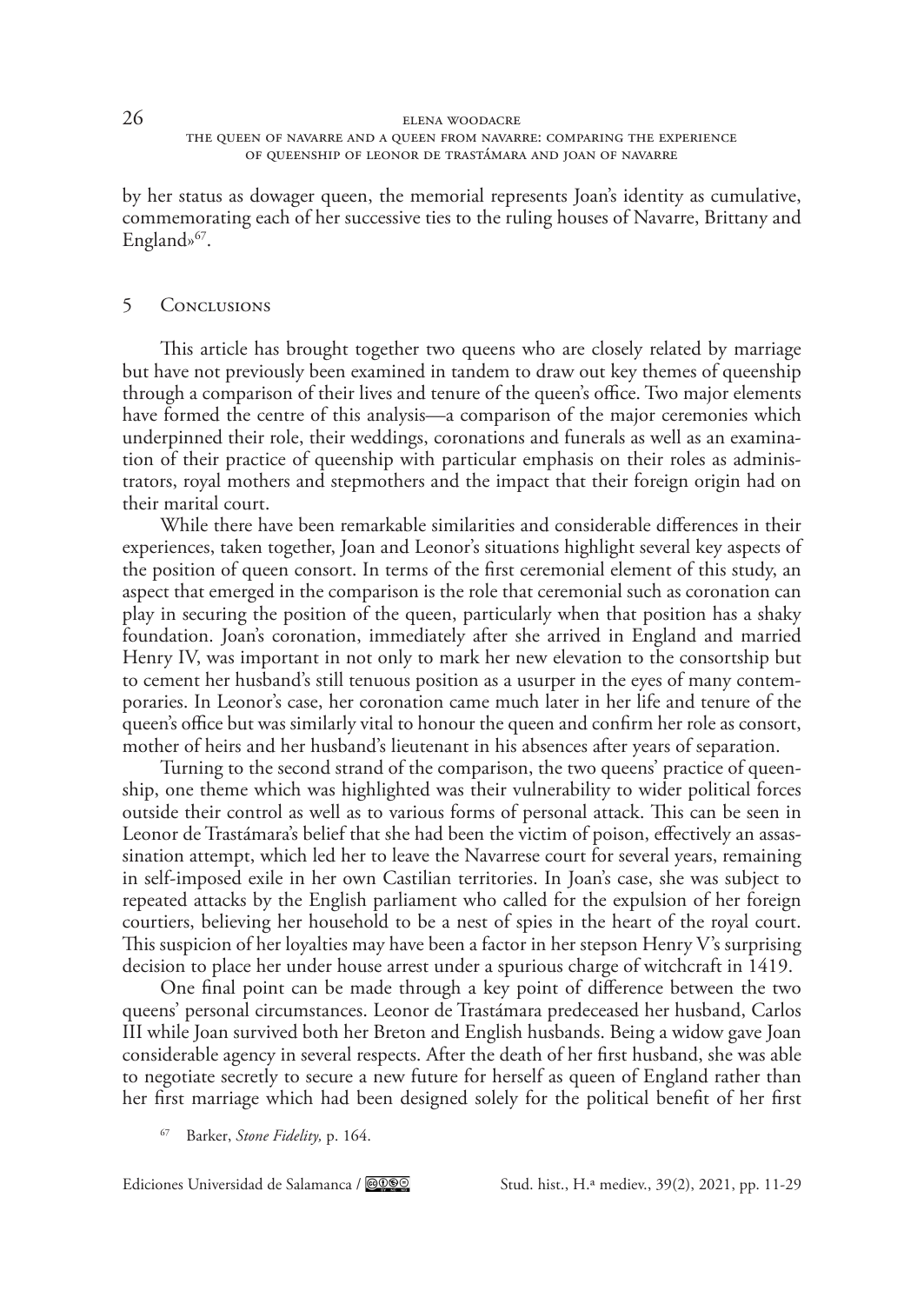## elena woodacre 27 the queen of navarre and a queen from navarre: comparing the experience of queenship of leonor de trastámara and joan of navarre

husband and father. Secondly, Joan was able to accrue two dowers from Brittany and England, giving her a sizable amount of residences, territories and revenues on both sides of the English Channel. While she often struggled to receive all the funds that were owed to her due to complicated political circumstances and her distance from her Breton lands once she moved to England, it still meant that she remained a woman of substance, long after her consortships finished. Finally, being the surviving spouse gave Joan the ability to shape the design of both of her husband's tombs — and her own — ensuring that she was remembered not only as Henry IV's wife but as a Navarrese infanta, Breton duchess and English queen. This suggests that a queen could remain active and even have increased agency as a dowager — a period which is often overlooked in historiography given the increased emphasis on consort queens in contemporary sources. While this is not universally the case as individual circumstances vary, it demonstrates that additional focus is needed on dowager queens who can be powerful matriarchs, rather than «hasbeen» consorts or just the «relics» or an earlier reign. Indeed, recent scholarship suggests that in extra-European monarchies, it is the dowager queen/empress or queen mother who is the most powerful female figure at court, rather than the ruler's consort<sup>68</sup>.

Here, Navarre has provided a useful pivot point for this comparison as Joan's point of origin and Leonor's marital home. The Navarrese court both shaped and was shaped by the two women. For Joan, it provided her initial education as an infanta and while she moved far from the Iberian Peninsula as first duchess of Brittany and later as queen of England, she retained courtiers from her homeland and continued contact with her natal dynasty throughout her life. Her pride in her homeland and membership in the Evreux dynasty and was recognized both in the iconography of her tomb and the ceremonial in Navarre to commemorate her death during the reign of her niece Blanca I. While Leonor appeared to initially reject the Navarrese court and her place as its queen during her prolonged absence from the realm at the outset of her husband's reign, her eventual return saw her develop the court with influence from her own homeland and the plentiful insertion of courtiers from her Castilian home. In sum, this article has demonstrated the value of comparative analysis to not only draw out and draw together key elements and events in the lives to two important, yet understudied, Navarrese royal women in order to gain both a better understanding of their individual lives and of the queen's role in the later Middle Ages.

## 6 References

- Anon. *The Pageants of Richard Beauchamp, Earl of Warwick*, (late 15<sup>th</sup> century), British Library Cotton MS Julius E IV/3.
- Archivo General de Navarra. *Catálogo de la Seccion de Comptos, Documentos*, *Años 1437-1438, Adiciones 1412-1436*. Idoate, Florencio (ed.). Pamplona: Editorial Aramburu, 1966, vol. XLIII.
- Aurell, Jaume and Serrano-Coll, Marta. «The Self-Coronation of Peter the Ceremonious (1336): Historical, Liturgical and Iconographical Representations». *Speculum,* 2014*,* vol. 89:1, pp. 66-95.

<sup>68</sup> See Woodacre, *Queens and Queenship*, chapter 2 «Family», especially pp. 47-54.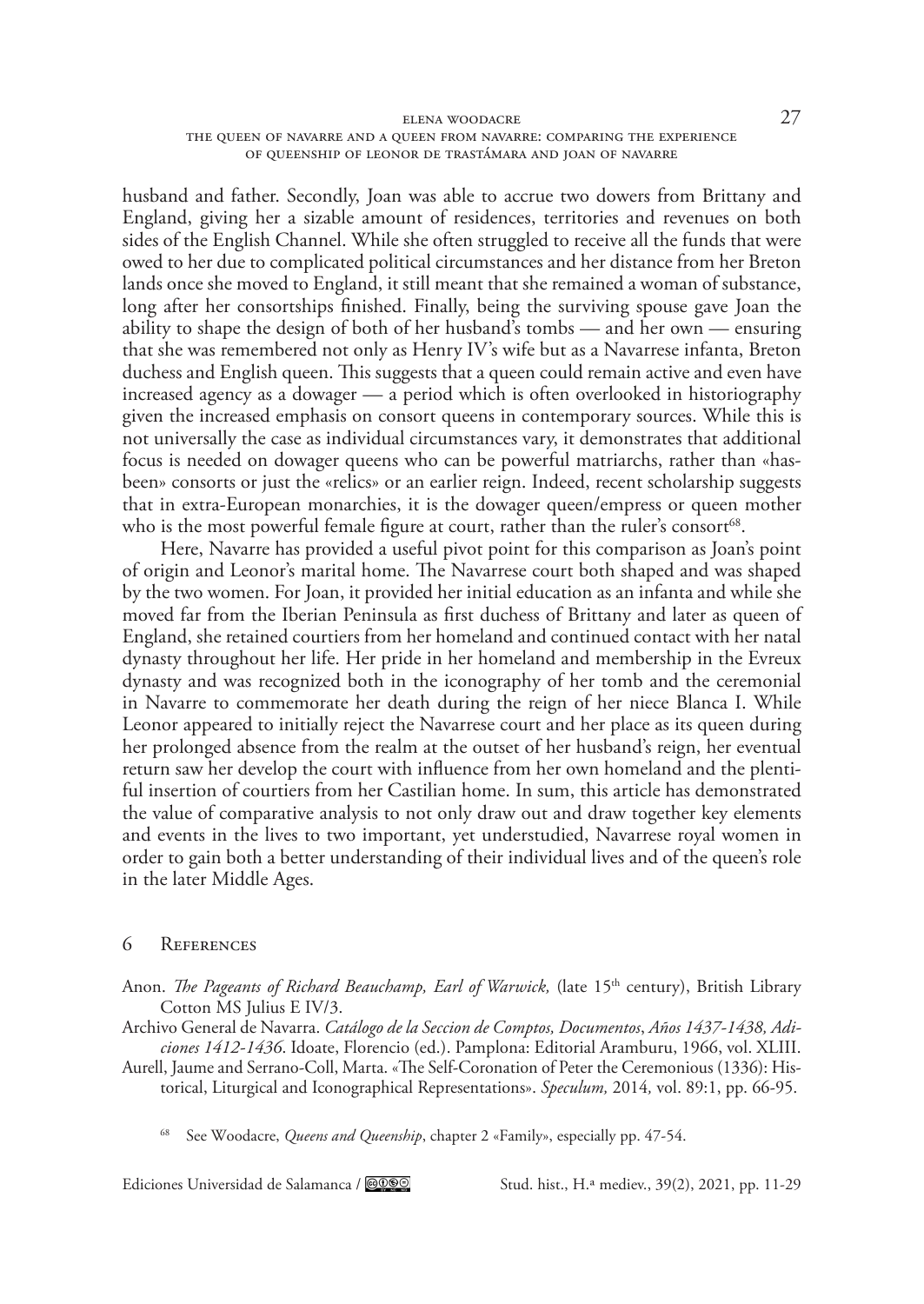## 28 elena woodacre

- Barker, Jessica. *Stone Fidelity: Marriage and Emotion in Medieval Tomb Sculpture.* Woodbridge: Boydell, 2020.
- Bevan, Bryan. *Henry IV*. London: Rubicon Press, 1994.
- Booton, Diane E. «Commemorating Duke John IV of Brittany in Ritual and Image». *Nottingham Medieval Studies.* 2015, vol. 59, pp. 157-186.
- Carmi Parsons, John. «Ritual and Symbol in the English Medieval Queenship to 1500». In Fradenburg, Louise Olga (ed.). *Women and Sovereignty*. Edinburgh: Edinburgh University Press, 1992, pp. 60-77.
- Charon, Philippe. «Jeanne de Valois, reine de Navarre et comtésse d'Evreux (1343-1373)». *En la España Medieval*, 2009, vol. 32, pp. 7-50.
- Dean, Lucinda H. S. «Enter the Alien: Foreign Consorts and their Royal Entries into Scottish Cities c.1449-1560». In Mulryne, J.R., Aliverti, Maria Ines and Testaverde, Anna Maria (eds.). *Ceremonial Entries in Early Modern Europe: The Iconography of Power*. Aldershot: Ashgate, 2015, pp. 267-296.

Flood, Timothy M. *Rulers and Realms in Medieval Iberia, 711-1492.* Jefferson NC: McFarland, 2019.

- Gaibrois de Ballesteros, Mercedes. «Leonor de Trastámara, reina de Navarra». *Príncipe de Viana,*  1947, vol. 26, pp. 35-70.
- Given-Wilson, Chris. *Henry IV*. New Haven: Yale University Press, 2016.
- Given-Wilson, Chris, Brand, Paul, Phillips, Seymour, Ormrod, Mark, Martin, Geoffrey, Curry, Anne and Horrox, Rosemary (eds.). *Parliament Rolls of Medieval England*. Woodbridge: Boydell, 2005. *British History Online*, accessed March 29, 2021, [http://www.british-history.](http://www.british-history.ac.uk/no-series/parliament-rolls-medieval) [ac.uk/no-series/parliament-rolls-medieval](http://www.british-history.ac.uk/no-series/parliament-rolls-medieval)
- Gaude-Ferragu, Murielle. *Queenship in Medieval France, 1300-1500*. New York: Palgrave Macmillan, 2016.
- Jones, Michael. «Montfort, John de, duke of Brittany and earl of Richmond [John of Brittany] (d. 1399), magnate». *Oxford Dictionary of National Biography*. 23 Sep. 2004; Accessed 29 Mar. 2021. [https://www-oxforddnb-com.winchester.idm.oclc.org/view/10.1093/ref:od](https://www-oxforddnb-com.winchester.idm.oclc.org/view/10.1093/ref:odnb/9780198614128.001.0001/odnb-9780198614128-e-53088)[nb/9780198614128.001.0001/odnb-9780198614128-e-53088](https://www-oxforddnb-com.winchester.idm.oclc.org/view/10.1093/ref:odnb/9780198614128.001.0001/odnb-9780198614128-e-53088)
- Kermabon, Nicolas. «Le douaire des duchesses de Bretagne (13-15c)», Unpublished PhD Thesis, Université de Rennes 1, 2007.
- Kirby, J.L. (ed.). *Calendar of Signet Letters of Henry IV and Henry V (1399-1422).* London: HMSO, 1978.
- Lacarra, José María. *Historia política del reino de Navarra desde sus orígenes hasta su incorporación a Castilla*. Pamplona: Editorial Aranzadi, 1973.
- Laynesmith, Joanna. «Fertility Rite or Authority Ritual? The Queen's Coronation in England, 1445-87». In Thornton, Tim (ed.). *Social Attitudes and Political Structures in the Fifteenth Century*. Stroud: Sutton Publishing, 2001, pp. 52-68.
- López de Ayala, Pedro. *Cronicas de los Reyes de Castilla Don Pedro, Don Enrique II, Don Juan I, Don Enrique III,* Tomo II. Madrid: Don Antonio de Sancha, 1780.
- Morice, Dom Hyacinthe. *Memoires pour servir de preuves a l'histoire ecclesiastique et civile de Bretagne.* Paris; Charles Osmont, 1842.
- Myers, Alec R. «The Captivity of a Royal Witch: The Household Accounts of Queen Joan of Navarre, 1419-21». *Bulletin of the John Rylands Library*, 1940, vol. 24, no. 2, pp. 263-284.
- Narbona Cárceles, María. «Leonor de Trastámara». In Pavón, Julia (ed.). *Reinas de Navarra*. Madrid: Sílex, 2014, pp. 645-680.
- Narbona Cárceles, María. «Woman at Court: A Prosopographic Study of the Court of Carlos III of Navarre (1387-1425)». *Medieval Prosopography.* 2001, vol. 22, pp. 31-64.

the queen of navarre and a queen from navarre: comparing the experience of queenship of leonor de trastámara and joan of navarre